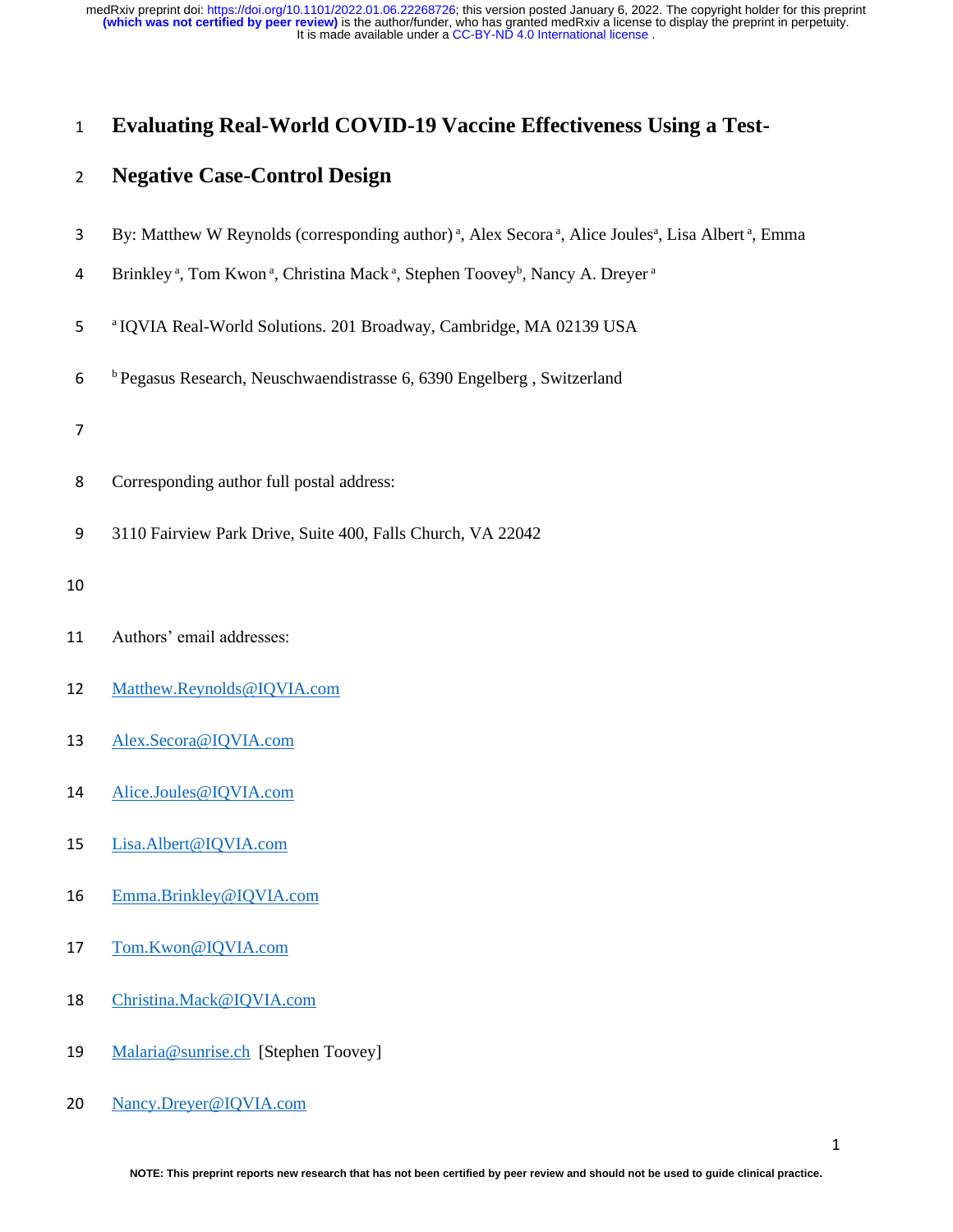### **Abstract**

 It is important to assess the extent to which the real-world effectiveness of marketed vaccines is consistent with that observed in the clinical trials, and to characterize how well vaccines prevent COVID-19 symptoms. We conducted a modified test-negative design (TND) to evaluate the RW effectiveness of three COVID-19 vaccines by leveraging data from an on-going, US community-based registry. Vaccine effectiveness was examined in two ways: considering cases who (1) tested positive for COVID-19 (695 cases, 1,786 controls) and who (2) tested positive with at least one moderate/severe COVID-19 symptom (165 cases, 2,316 controls). Any vaccination (full or partial) was associated with a 95% reduction in the 29 odds of having a positive COVID-19 test [adjusted odds ratio  $(aOR) = 0.05$  (95% confidence interval (CI): 0.04, 0.06)]. Full vaccination was associated with an aOR of 0.03 (95% CI: 0.03, 0.05) while partial vaccination had an aOR of 0.08 (95% CI: 0.06, 0.12). Any vaccination was associated with a 71% reduction in the odds of testing positive and having at least one moderate/severe symptom (aOR=0.29 (95% CI: 0.20, 0.40)). High effectiveness was observed across all three vaccine manufacturers both for prevention of positive COVID-19 test results and prevention of moderate/severe COVID-19 symptoms.

### **Clinicaltrials.gov NCT04368065**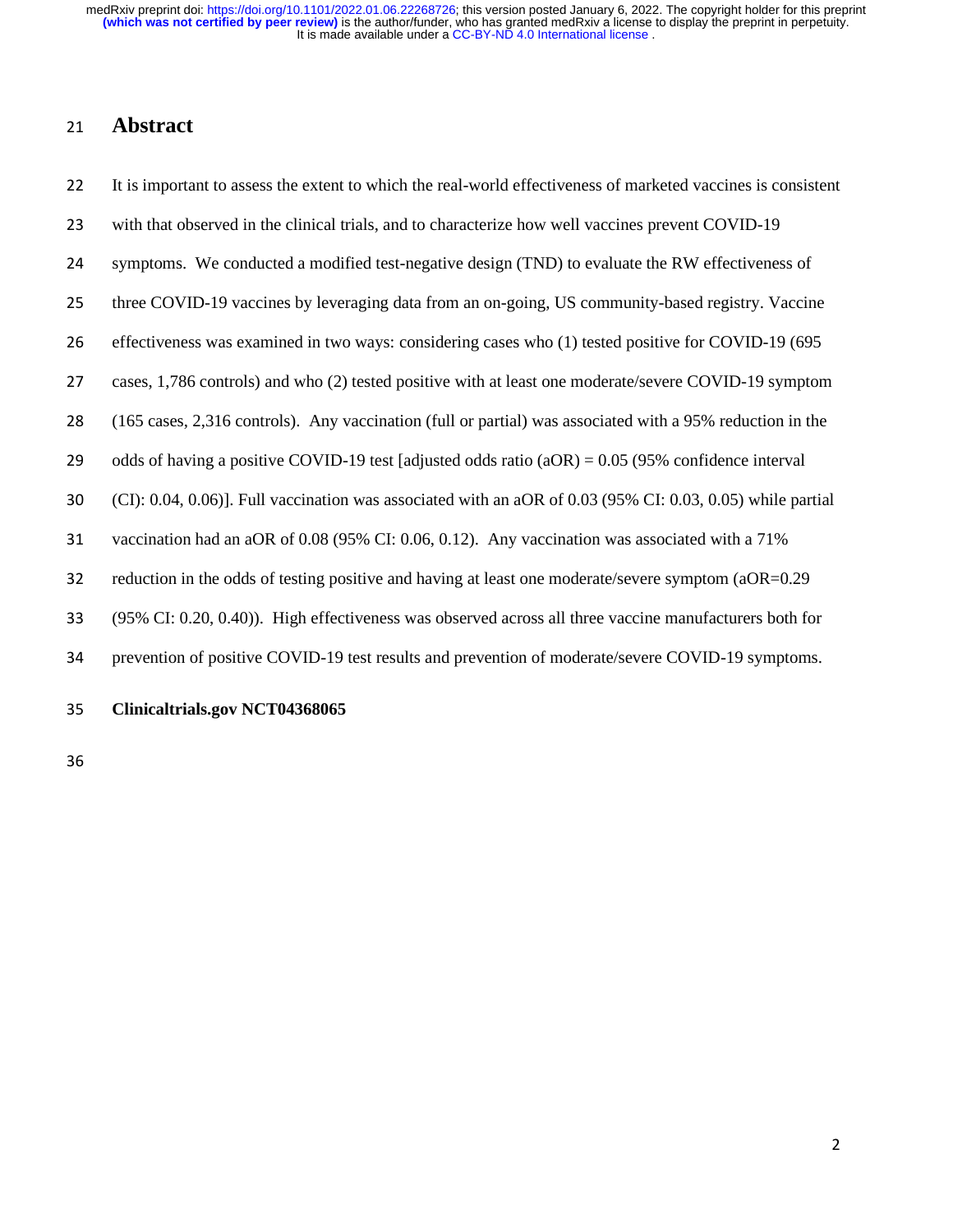## **Evaluating Real World COVID-19 Vaccine Effectiveness Using a Test-**

## **Negative Case-Control Design**

# **Introduction**

 Large-scale clinical trials evaluating the currently approved COVID-19 vaccines demonstrated robust efficacy in controlled settings but there are limited data on their effectiveness under real-world conditions, and in particular their effectiveness at preventing more severe symptoms associated with infection.[1-3] Establishing the real-world effectiveness of COVID-19 vaccines may help promote vaccine uptake by allaying concerns about the unprecedented speed at which the vaccines were developed and launched, especially as new variants continue to emerge.[4]

 One efficient method of evaluating vaccine effectiveness is the test-negative case control study design (TND),[5-8], often used for studying influenza vaccines where clinical trials may not be ethical or feasible, and formal testing is not routinely conducted.[9-12] They have also recently been used for COVID-19 vaccine effectiveness research since TND studies have been proven to provide reliable estimates of vaccine effectiveness without being subject to confounding by health care seeking behavior.[13-16] These designs differ from traditional case-control study designs in that the controls are distinguished from cases by testing negative for COVID-19, where both cases and controls may have sought testing due to COVID-like symptoms or possible exposure to COVID-19. TND case control studies are useful tools that can inform both regulatory and public health policy, especially since most of the post-marketing United States (US) data on the COVID-19 vaccine effectiveness comes from ecological reporting and observational studies and there is little information on their effectiveness in community-dwelling, non-healthcare affiliated adults.[17-22]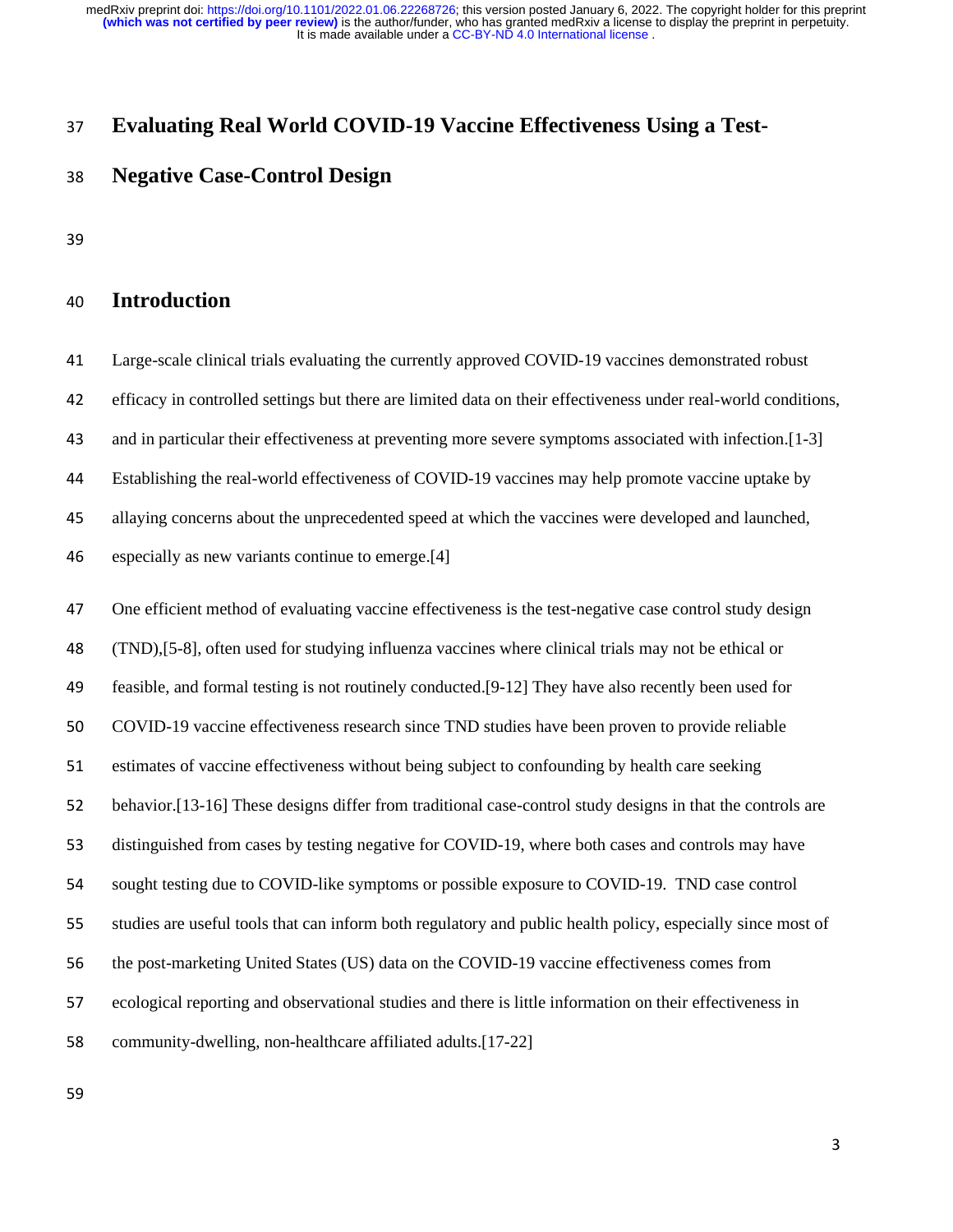We used a modified version of the TND using direct-to-patient survey data (using community reporting via internet volunteers as opposed to traditional site-based recruitment) to estimate vaccine effectiveness of the Moderna, Pfizer, and Janssen vaccines in the general population, including their effectiveness at preventing moderate to severe COVID-19 symptoms.

## **Methods**

 This study used self-reported data from the COVID-19 Active Research Experience (CARE) registry's community-based on-line registry, first launched in March, 2020 to study COVID-19 symptoms and severity outside of the hospital setting and to identify what factors, if any, mitigated the risk from COVID-19 [\(www.helpstopCOVID19.com\)](http://www.helpstopcovid19.com/).[23, 24] The protocol and survey were updated in January 2021 to include information on vaccination, regardless of whether participants had ever contracted COVID-19. Participants are unpaid, recruited primarily via social media and provide informed consent online. Data collection and study conduct followed all ethical principles outlined in the Declaration of Helsinki for the conduct of medical research. This study was approved by an Institutional Review Board and is registered at Clinicaltrials.gov NCT04368065 and EU PAS register EUPAS36240. At enrollment, community-based participants report demographics, COVID-19 test results, medical history, presence and severity of COVID-19-like symptoms on a 4-point scale, as well as use of medications (prescription, non-prescription) and dietary supplements. In January 2021, questions were added regarding COVID-19 vaccination including dates of administrations and manufacturer for each vaccination.[25] Confirmation of vaccination and COVID-19 test results were not independently obtained. COVID-19-related symptoms were assembled from the core FDA list[26] with some additions resulting from common free text write-in responses from the surveys. These symptoms included fever, chills, cough, shortness of breath/difficulty breathing, nasal congestion, sore throat, nausea, diarrhea, fatigue, headache, aches and pains, runny nose, decreased sense of smell, decreased sense of taste,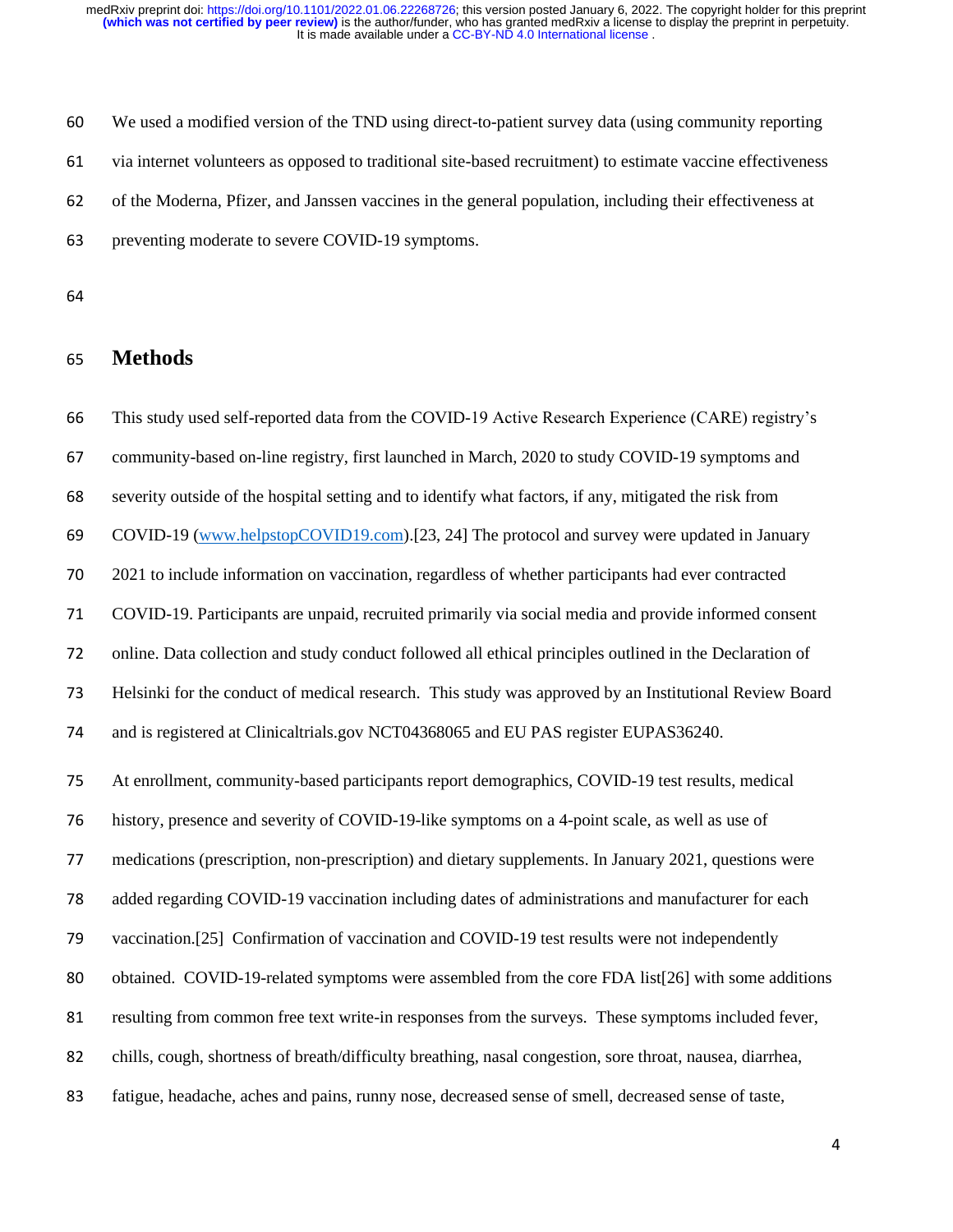decreased appetite, vomiting, persistent pain or pressure in the chest, trouble waking up after sleeping, anxiety, feeling disoriented or having trouble thinking, depression, and insomnia or trouble sleeping. We used a modified TND to evaluate the effectiveness of the COVID-19 vaccines. In contrast to a traditional TND that is site-based and prospectively tests all participants at the point of care, this study employs more efficient online recruitment of primarily unpaid volunteers via social media and self-89 reporting of COVID-19 vaccines, COVID-testing, results, COVID symptoms and severity. While this is a diversion from the traditional approach, these participants have more direct and immediate access to the relevant COVID-testing than to testing for other infectious diseases like influenza. To ensure that the study population had the potential for vaccination, we restricted these analyses to participants who reported a COVID-test result between March 1 through September 16, 2021, a time-period during which vaccines were widely available in the United States.

 We approached our analysis in two ways. Our first analysis (COVID-19 case positivity) defines cases as those participants who were tested for any reason and reported a positive COVID-19 test result, and controls as those participants who were tested for any reason and reported a negative COVID-19 result. When participants reported both positive and negative test results in that time interval, we selected the positive result and classified them as a case as of that date. When they reported multiple positive tests, we randomly selected one of the results as the study test result; similarly, if a participant reported multiple negative results, a random result was selected and deemed the study test result. Random selection was used to ensure that there was no bias implemented by always taking earlier or later tests, knowing that access to vaccination increased over time starting early in 2021.

 A second analysis incorporates the severity of self-reported COVID-like symptoms. In this analysis, cases were defined as participants who reported a positive COVID-19 test result and also reported at least one

moderate or severe COVID-19 symptom within +/- 7 days of that test result. Controls included all

participants who reported a negative COVID-19 test result as well as those who reported a positive test

result but did not report any moderate/severe symptoms within +/- 7 days of that test result. Symptoms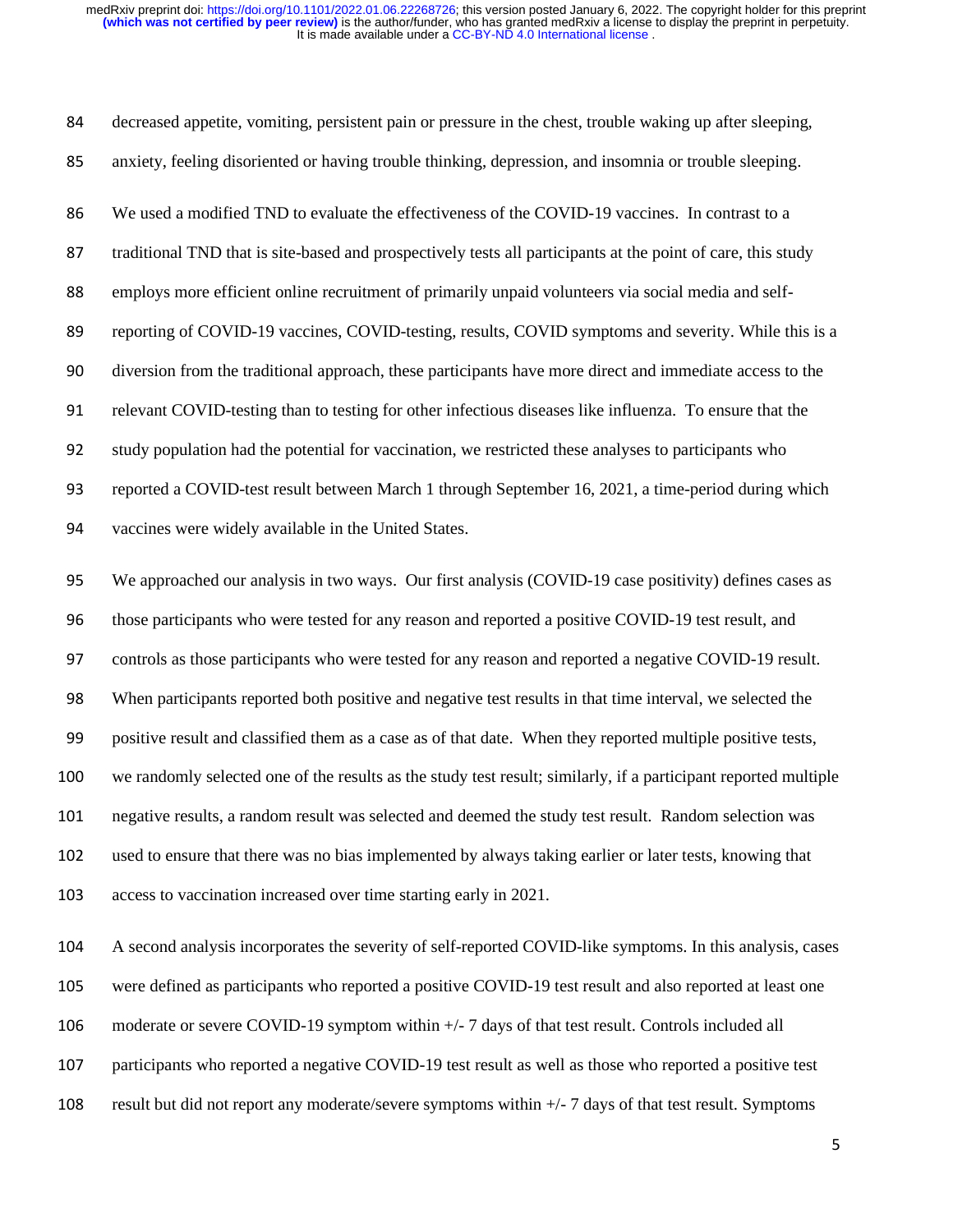were queried from participants at the time of positive or negative test report; when multiple surveys were available within +/- 7 days of the reported COVID-test, the survey with the largest number of moderate/severe symptoms reported was chosen to assure we identified the highest severity of symptoms reported.

 Participants reports were used to determine each person's vaccination status, which was subsequently characterized as unvaccinated, partially vaccinated, or fully vaccinated at the time of the reported COVID-test result. Unvaccinated participants had not received any vaccine at the time of the COVID-19 test result (Figure 1). Participants were classified as "fully vaccinated" at 14 days post-2nd dose of Moderna or Pfizer vaccine or 14 days after their receipt of the Janssen vaccine. Participants were classified as "partially" vaccinated if they had only received their 1st vaccination of Pfizer or Moderna 119 but not the  $2<sup>nd</sup>$  dose, or if they had received 2 doses of Pfizer or Moderna vaccine, but were not yet 14 120 days post-2<sup>nd</sup> dose, or had received Janssen but were not yet 14 days post-vaccination. Five participants who reported receiving doses from different manufacturers are treated as fully vaccinated using the same time intervals described previously but were excluded from the manufacturer-specific analysis. If participants noted vaccination prior to December 1, 2020 (n=10) or reported vaccination with a COVID- 19 vaccine other than Janssen, Pfizer, or Moderna, they were excluded from this study (n=6). Also excluded were those who reported the same date for their first and second vaccine doses for Moderna and Pfizer (n=8). Boosters were largely unavailable at the time these data were collected and are not considered in this study.

 The core analyses aimed to compare the exposure of vaccinated (fully or partially) vs unvaccinated, but also included sensitivity analyses separately for those that were fully vaccinated vs unvaccinated and partially vaccinated vs. unvaccinated. Further, each vaccine manufacture was examined separately for effectiveness using the primary study vaccine exposure definition (fully or partially vaccinated vs unvaccinated).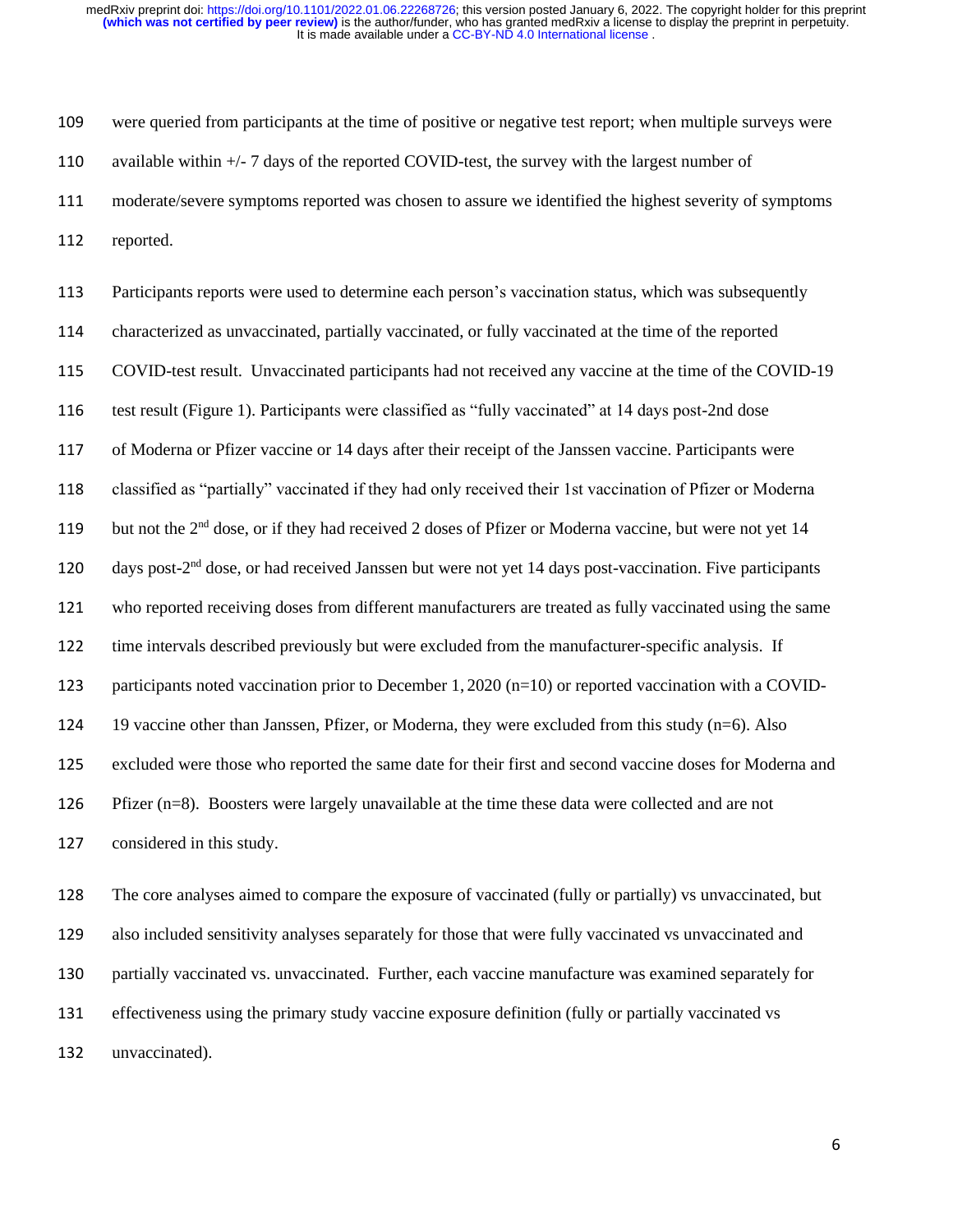Access proxy was determined by defining all 50 states and District of Columbia (D.C.) into four categories according to the timing of availability and the administration rate based on vaccine roll-out date for the general population aged 16 and older, identified from each jurisdiction's government agency website with median being the cut-off in determining high and low. High and low administration rates were determined by vaccine administration per 100,000 population for each state and D.C. on June 1, 2021 according to CDC data[27] for COVID-19 vaccinations in the United States with the median number being the cut off to determine high and low. June 1, 2021 was deemed to be a median date where the majority of the United States population would have an opportunity to access vaccinations. (see Table one).

 Crude and adjusted odds ratios (95% confidence intervals) were calculated via multivariate logistic regression models to examine vaccine effectiveness at preventing cases of COVID-19. Multivariate odds ratios were adjusted by the following: race (white, other), gender (female, male, other [including male, transgender, not disclosed, other]), age (continuous), gender (female, male, vs. other (including not disclosed, other, transgender), education (some college or less, 4-year college degree, >4 year college degree), ethnicity of Hispanic or Latino (yes, no), access to COVID-19 vaccine proxy (early availability, high vaccination rate; early availability, low vaccination rate; late availability, high vaccination rate; late availability, low vaccination rate; medical conditions including anxiety, autoimmune disorder, blood disorder, cardiovascular disorder, depression, diabetes, hypertension, insomnia or trouble sleeping, kidney disorder, and lung disorder (yes, no).

**Results**

### **Participant Characteristics**

 Of the 2,481 participants who were tested and reported vaccination status, 695 individuals reported a positive COVID-19 test result and 1786 individuals reported a negative test result. Among these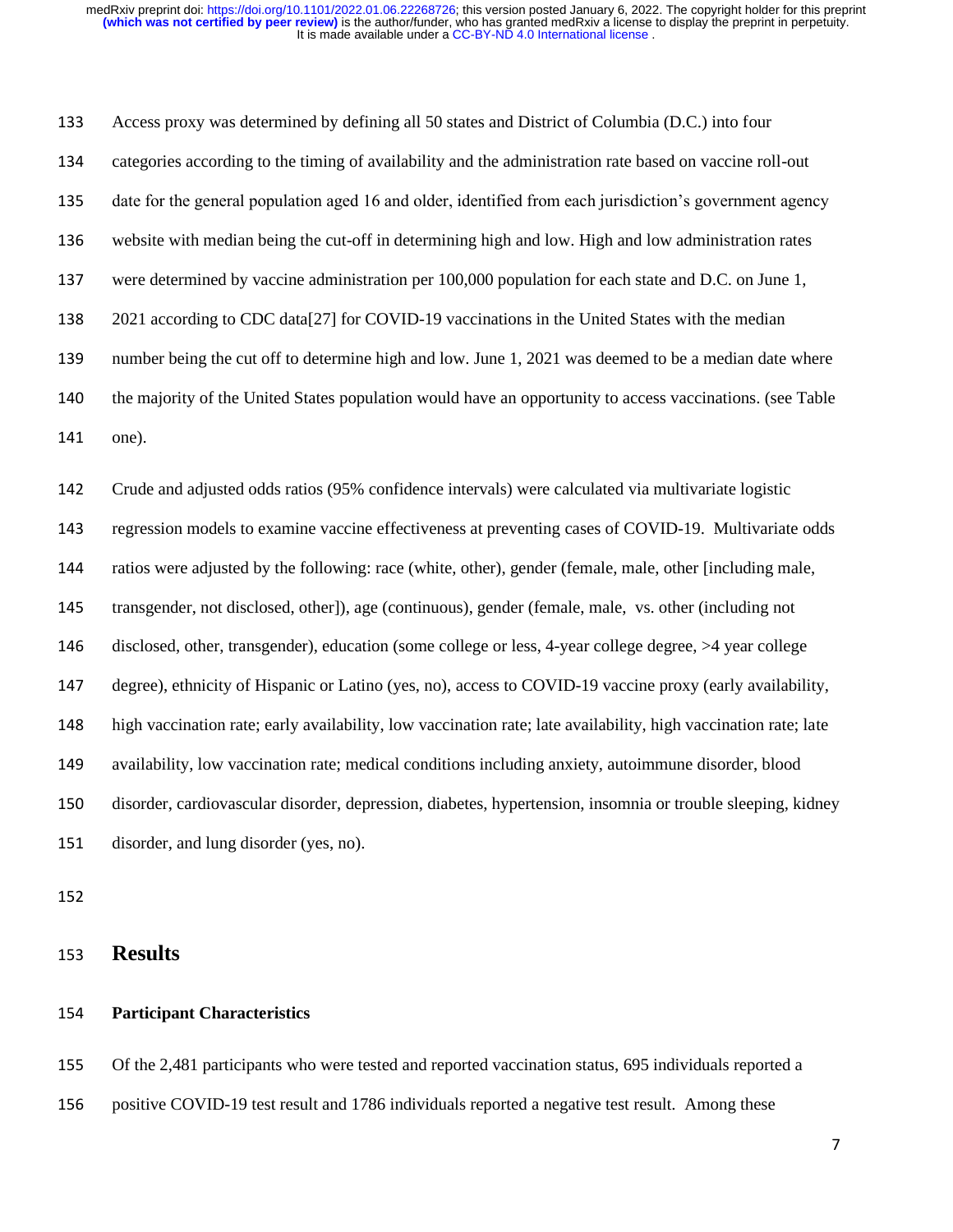participants, 1,211 (48.8%) were fully vaccinated, 354 (14.3%) were partially vaccinated, and 916 (36.9%) were unvaccinated (Table two). Most participants (80.2%) reported not having any moderate/severe symptoms; 6.2% having at least one moderate to severe symptom, and 13.6% having two or more such symptoms. Among participants that reported a positive COVID-19 test, 12.5% of cases reported at least one moderate/severe symptom as compared to 3.75% of those reporting a negative test. 162 Study participants had a mean age of 46.4 years (Standard deviation  $(SD) = 15.3$ ) and were predominately 163 female (82.8%), well educated (61.9%  $\geq$  4-year college), and white (87.1%). Both cases and controls 164 were similar with regard to age (mean age:  $46.7(SD=15.3)$  vs.  $46.3(SD=15.0)$ ), gender (female 80.7%) 165 vs 83.7%), and race (white: 89.5% vs 86.2%), but the case population  $(52.5\% \ge 4$ -year college) reported 166 slightly higher education than controls  $(61.9\% \ge 4$ -year college). A notable proportion of the study participants reported having anxiety (38.5%), depression (32.5%), insomnia or trouble sleeping (29.8%), and/or hypertension (22.6%) at their baseline survey, which were comparable across both cases and

controls.

#### **Test Negative Design Analysis**

 For the first analysis, which focused on evaluating COVID-19 vaccine effectiveness at preventing a COVID-19 positive test, 124 cases (17.8% of 695) reported being fully or partially vaccinated at the time of their positive COVID-19 test, while 1441 controls (80.6% of 1,786) reported being fully or partially vaccinated at the time of their negative COVID-19 test (Table two). This resulted in an unadjusted odds ratio (aOR) of 0.05 (95% CI: 0.04, 0.07) and adjusted odds ratio of 0.05 (95% CI: 0.04, 0.06), indicating that being vaccinated was associated with a 95% reduction in the odds of having a positive COVID-19 test.

The second analysis focused on evaluating the effectiveness of preventing at least one moderate/severe

COVID-19 symptom in COVID-19 positive cases and included 165 cases and 2,316 controls (Table

three). Fifty-seven cases reported being fully or partially vaccinated at the time of their positive COVID-

19 test with at least one moderate/severe symptom, while 1547 control patients reported being fully or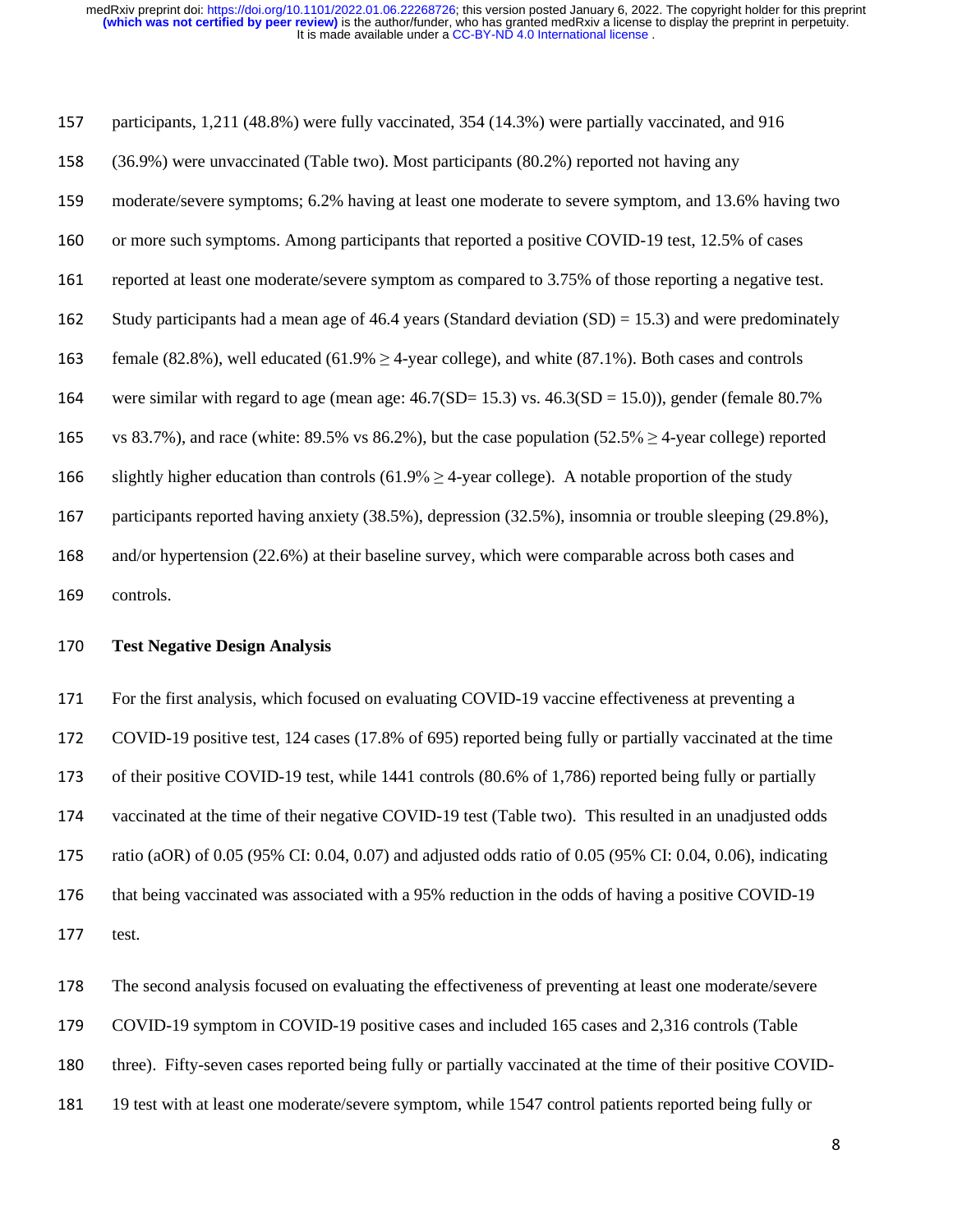partially vaccinated at the time of their negative COVID-19 test with at least on moderate/severe

- symptom. This resulted in an unadjusted odds ratio of 0.26 (95% CI: 0.19, 0.37) and adjusted odds ratio
- of 0.29 (95% CI: 0.20, 0.40), indicating a 71% reduction in the odds of having a positive COVID-19 test
- and at least one moderate/severe symptom.
- When examining the effects of covariates on reporting a positive test for COVID-19, male gender (OR
- 1.50; 95% CI: 1.10, 2.06), white race (OR 2.33; 95% CI: 1.64, 3.32), reporting a blood disorder,
- (including a history of blood clots, sickle cell disease, thalassemia, thrombocytopenia, or other blood
- disease), (OR 3.01: 95% CI: 1.56, 5.83), and reporting a lung disorder (OR 0.55, 95% CI: 0.37, 0.81)
- were significant predictors in the multivariate model. While not statistically significant, low vaccination
- rates in the state of the participant, regardless of timing of vaccine availability were suggestive of
- increased risk of COVID-19 positive testing (early availability/low access = OR 1.24; 95% CI: 0.74, 2.09;
- 193 and late availability/low access = OR 1.26; 95% CI 0.79, 2.02).
- When examining the effectiveness of full vaccination (versus being unvaccinated) and partial vaccination
- (at least one dose, but not having achieved full potential immunity) versus being unvaccinated, full
- vaccination was more protective (aOR=0.03, 95% CI: 0.03, 0.05) when compared to partial vaccination
- (versus being unvaccinated) (aOR=0.08, 95% CI: 0.06, 0.12) (Table four). In the symptom-based
- analysis, fully vaccination (aOR=0.28, 95% CI: 0.19, 0.41)) resulted in slightly better effectiveness than
- 199 those with partial vaccination (aOR= $0.29$ , 95% CI: 0.16, 0.53).
- A manufacturer-specific test negative design analysis was also conducted via both case definitions. When
- examining COVID-19 test positivity alone, vaccine effectiveness results were similar across
- manufacturers, conveying significant protection against COVID-19 infection (Table five and Figure two).
- Moderna had the highest effectiveness via Odds Ratios (97%, aOR=0.03, 95% CI: 0.02, 0.04), followed
- closely by Janssen at 96% (aOR=0.04, 95% CI: 0.02, 0.09), and Pfizer BioNTech at 94% (aOR=0.06,
- 95% CI: 0.04, 0.07). When examining by the symptom severity case definition, Moderna showed the best
- results at preventing symptomatic cases with an 86% effectiveness (aOR=0.14, 95% CI: 0.07, 0.28),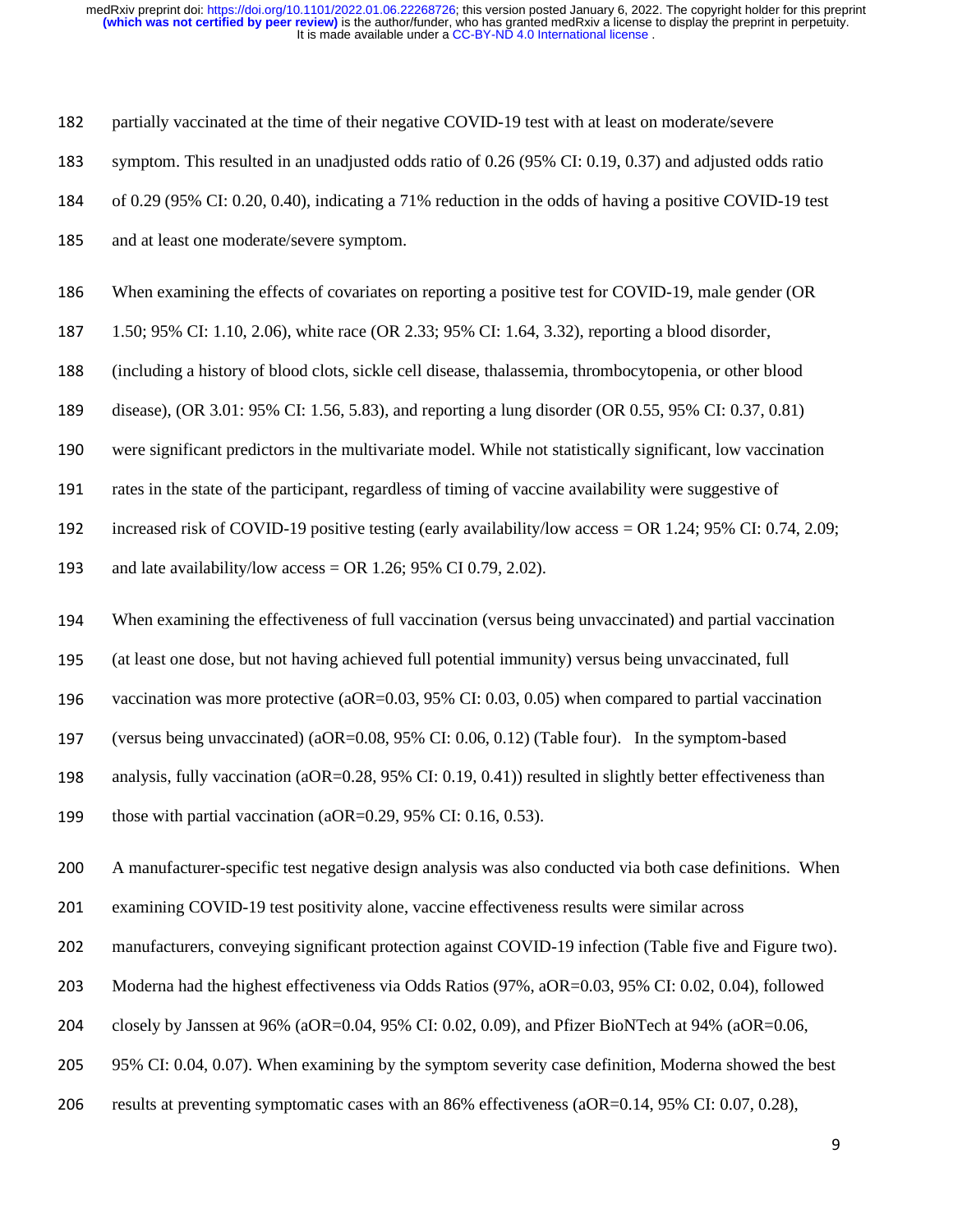followed by Janssen at 65% (aOR=0.35, 95% CI: 0.11, 1.15) and Pfizer at 62% (aOR=0.38, 95% CI: 0.24, 0.58).

# **Discussion**

 While the COVID-19 vaccines were tested through clinical trials establishing their safety and efficacy, the expedited clinical development coupled with immediate widespread use has brought scrutiny from the public as to whether the findings would be replicated in the real-world. Here we show that COVID-19 vaccines manufactured by Pfizer BioNTech, Janssen, and Moderna demonstrated consistent and meaningful real-world effectiveness. The results from this community-based registry of US adults are consistent with what has been reported in randomized controlled trials[1-3] as well as other published TND studies from both ambulatory and inpatient settings.[13-16] We observed a 95% reduction in odds of a COVID-19 positive test in vaccinated participants, with 94%, 96%, and 97% reduction in odds for Pfizer BioNTech, Janssen, and Moderna, respectively. With respect to vaccine effectiveness at mitigating disease severity, we observed a 74% reduction in risk of moderate-to-severe cases overall. Our results suggest greater protection for those who were fully vaccinated as compared to those partially vaccinated, 222 although the results still show clear protection for patients who only received one mRNA vaccine dose and/or had not completed the full immunity period (i.e., 14 days post-final vaccination). These findings contribute to the evidence supporting COVID-19 vaccine effectiveness at mitigating infection in the 225 community overall and also reducing COVID-19 severity among breakthrough infections. Since their emergency use authorizations, several cohort studies among healthcare workers and among 227 older adults have shown effectiveness of the mRNA vaccines (i.e., Pfizer and Moderna) consistent with the 94-95% efficacy observed Phase III studies.[17, 19, 22] TND studies have also been conducted in similar high-risk groups from the U.S., U.K., and Canada, with consistent findings.[13-16] At the same time, there are still limited data on vaccine effectiveness among community-dwelling adults across age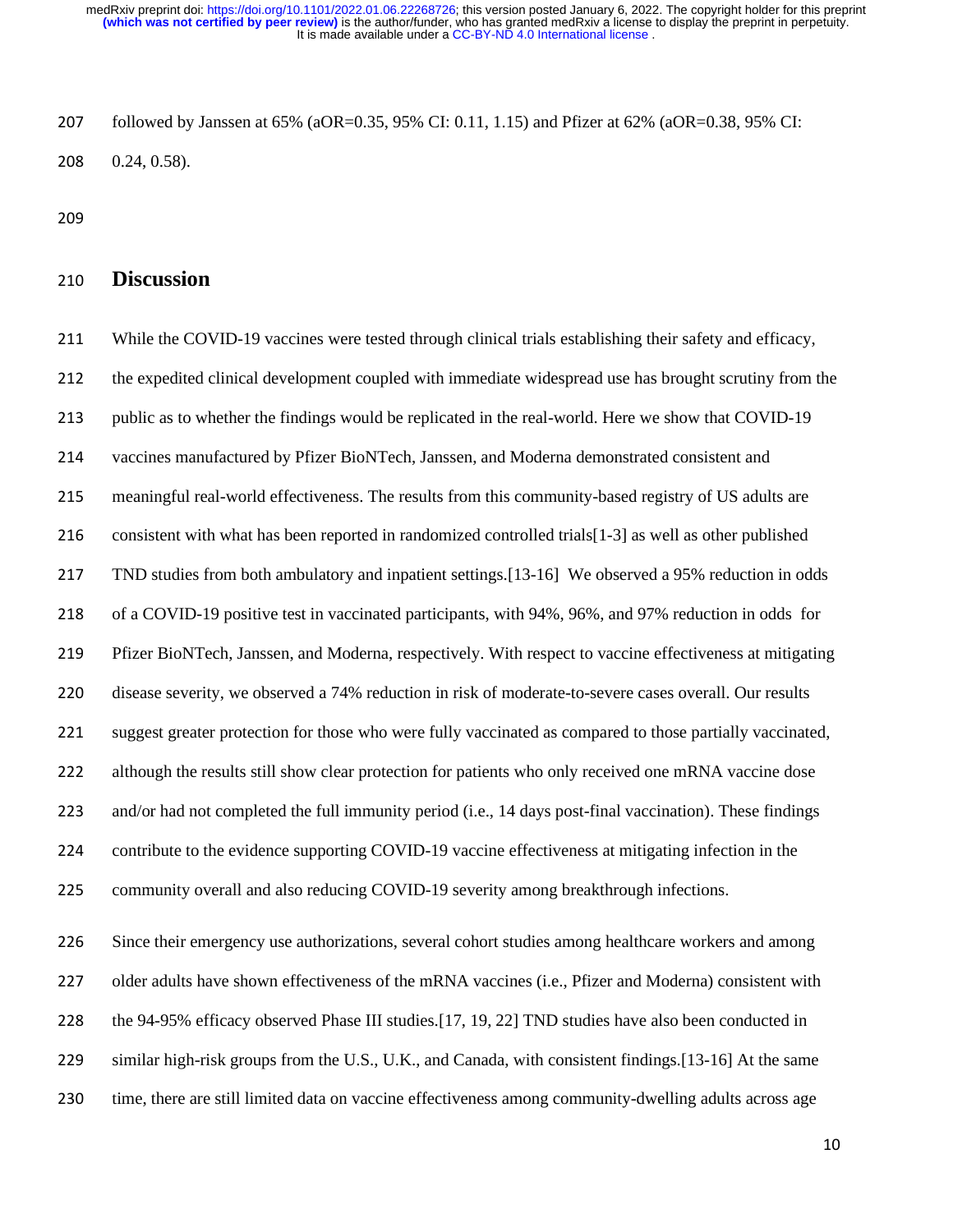groups, particularly for those receiving the Janssen vaccine. Our results generally align with other cohort and case-control studies in terms of further demonstration of vaccine effectiveness in the general population. Of note, our findings with respect to mRNA vaccine effectiveness appear very close to what was observed in the Phase II studies other than for the Janssen vaccine (96.0% effective in this study versus 66.3% in the clinical trial).

 Our study also contributes to the broader understanding of vaccine effectiveness at mitigating moderate to severe COVID-19 disease symptoms. While we observed the strongest effectiveness in the context of 238 preventing a positive test, these COVID-19 vaccines had substantial  $(\sim 70\%)$  effectiveness in preventing one or more moderate to severe symptoms, noting that the severity of COVID-19 symptoms here requires self-reporting, which may be difficult from a hospital bed or among very sick patients, and had no requirement for or link to healthcare utilization (this study only included 21 participants that reported any hospitalizations during the study period). Our findings show that COVID-19 vaccines protect against moderate-to severe symptoms that did not necessarily require hospitalization or even interactions with the healthcare system.

 While vaccination status was clearly the most important variable in the multivariate models at explaining 246 the risk of a positive COVID-19 test, there were several other variables that were significant and may provide insight into the bigger picture of COVID-19 risk and vaccine effectiveness. Participants who reported a blood disorder in their baseline medical history were associated with a 3-fold risk of testing positive for COVID-19. This blood disorder variable is broad, with our 66 respondents having been prompted by examples that included blood clots, sickle cell disease, thalassemia, thrombocytopenia, or other blood disease. Our finding in this heterogenous group requires some explanation. While it is known that COVID-19 infection may be pro-thrombotic, and this may potentially exacerbate pro-thrombotic blood disorders, our broad and heterogenous 'blood disorder' group may also have included conditions associated with immunosuppression, or the use of immunosuppressive medications, in turn resulting in decreased viral clearance and more severe disease. This result may highlight another potential at-risk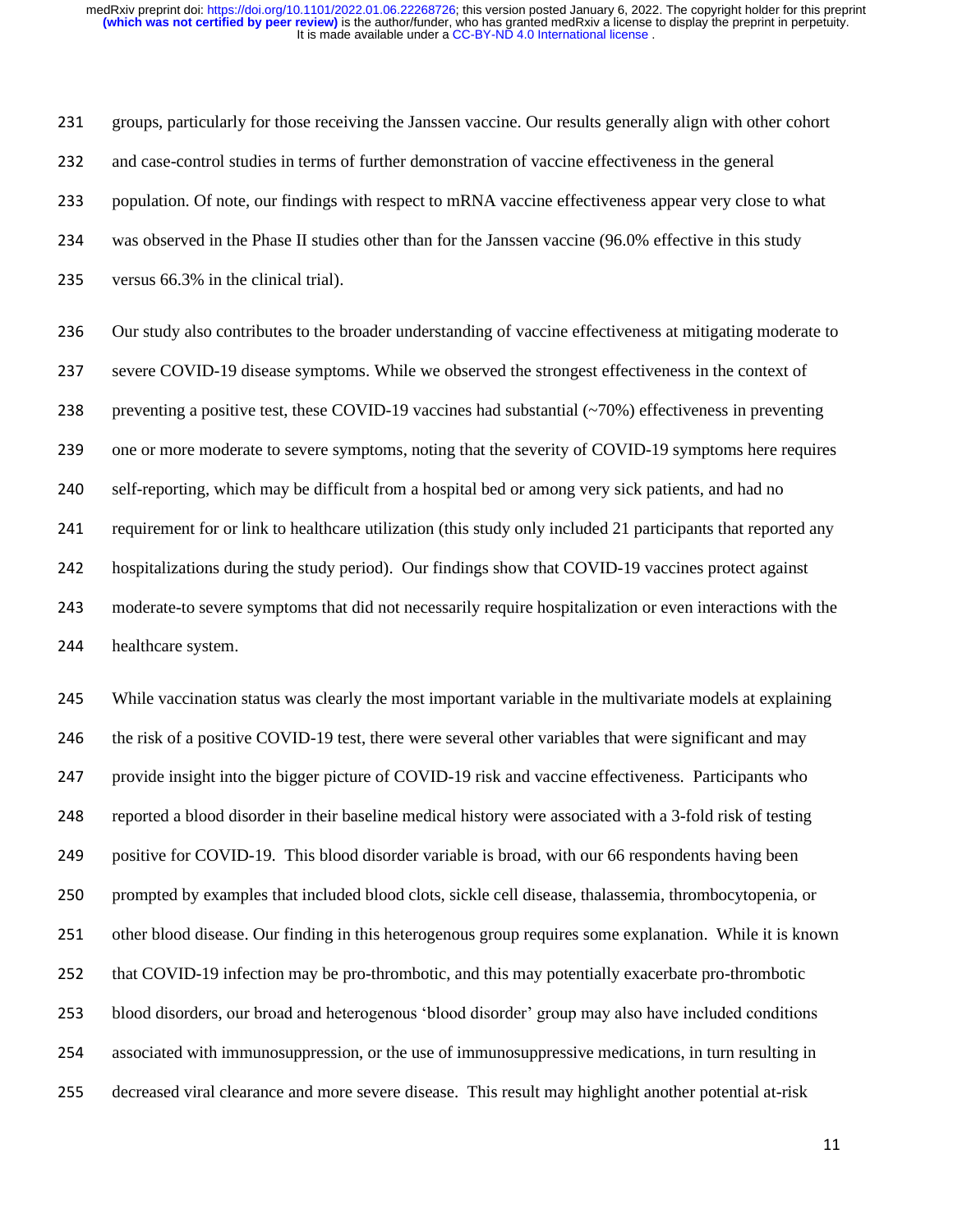population for increased risk of the COVID-19 infection, and merits further investigation to better define the heamatological conditions associated with greater risk.Anaemia has been previously suggested to be an independent risk factor for Covid-19 related mortality, and it would be very likely that our group also included anaemic patients, but their exact contribution to the rather large effect observed is uncertain in our data set. [28, 29] Also, being Caucasian was associated here with a more than a twofold increased risk of testing COVID-19 positive, but no elevated risk of testing positive and being symptomatic; however, we suspect that white race may actually be serving here as a proxy for access to COVID-19 testing rather than having a direct causal relationship. In contrast, participants who reported lung disorders were significantly less likely to test positive for COVID-19 (aOR = 0.55; 95% CI: 0.37, 0.81). It is possible that there may be a common drug/treatment in this group of participants that maybe be COVID-19 protective, but it also makes sense that those at highest risk of severe COVID-19 outcomes may embark on other effective methods at preventing COVID-19 (such as social isolation, etc.), that are not explicitly captured as stand-alone variables in our model. These social variables also play an important role in explaining COVID-19 transmission outside of vaccination, and they should be considered when possible in other studies. It was also seen that while early availability of the vaccine in the participants' home states did not have a notable impact, the level of vaccinations in those states did seem to suggest some association with testing positive. Low vaccination rates in the state of the participant, regardless of timing of vaccine availability, show a modest increased risk of COVID-19 positive testing (early availability/low access = OR 1.24; 275 95% CI: 0.74, 2.09; and late availability/low access = OR 1.26; 95% CI 0.79, 2.02). This suggests that independent of the study participant's personal vaccination status, if the state in which they live was in the lower half of vaccination rates, their risk of being a COVID-19 positive case was approximately 25% higher. This clearly suggests that increasing the vaccination rate in the population has a beneficial effect at preventing COVID-19 transmission.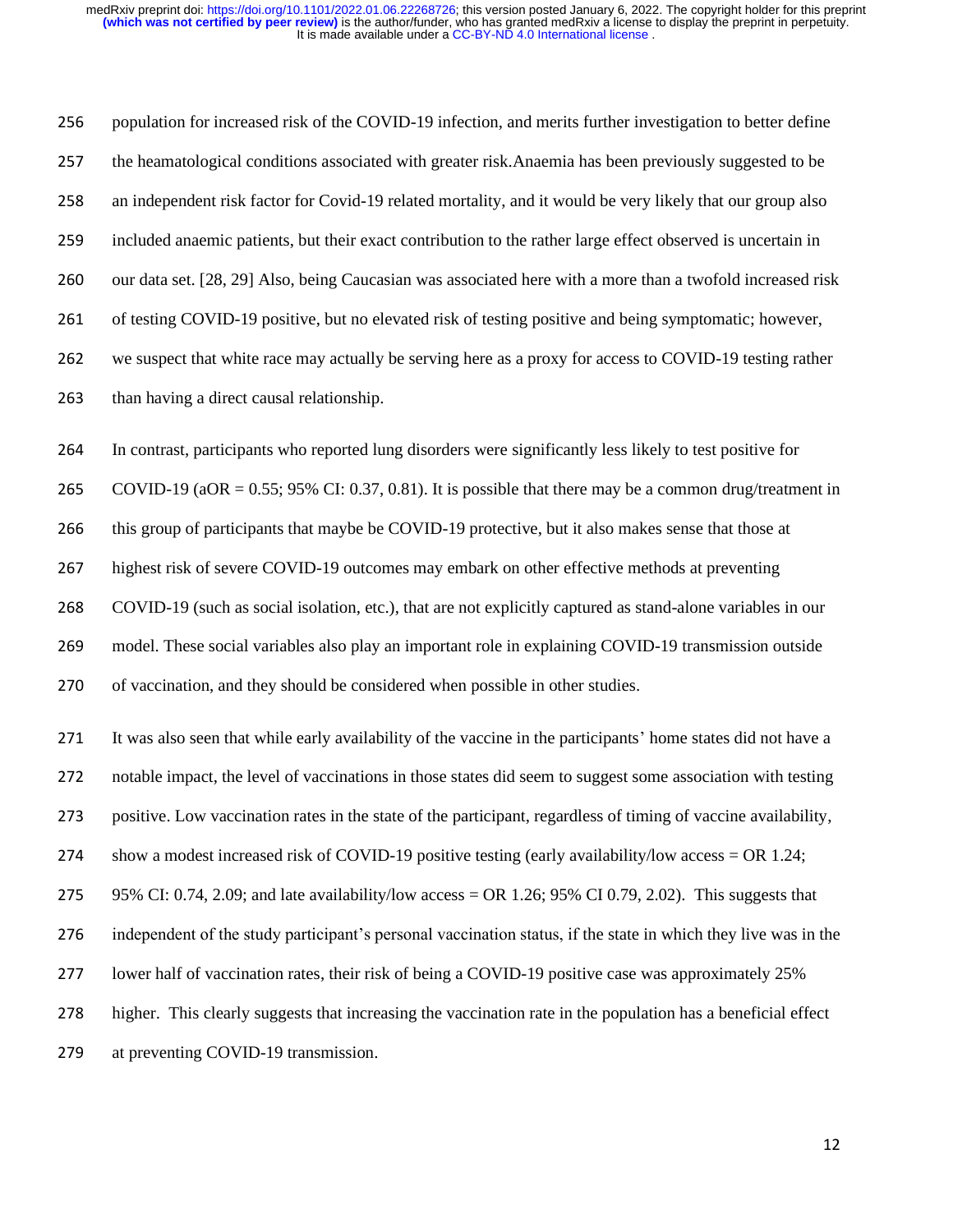While the data are reassuring on the effectiveness of the current COVID-19 vaccines, those vaccinated may not be as strongly protected against emerging variants such as delta and omicron. Coupled with the known possibility of waning immunity from vaccination, additional booster doses are now recommended, particularly for higher risk groups. While cohort studies can be limited when timely data are needed to inform public health measures, the efficiency of a TND or modified TND approach with an unbiased selection of cases and controls are likely one of the best options to study the vaccines in the post-market setting.

 Although CARE data rely on self-reported information subject to some information biases, these real- world data have detailed information on participant experiences with respect to COVID-19 and the vaccines. Misclassification of vaccination status can bias TND studies, but is unlikely here since CARE participants are likely to know whether they have been vaccinated and were encouraged to consult their vaccination cards when reporting manufacturer, lot and dates. Moreover, person-generated data like this allows for a comprehensive capture of all relevant patient-level clinical and nonclinical data which are often not available in larger real world data sources. At the same time, it is not always clear whether participants were tested for COVID-19 because they were symptomatic or exposed to someone who tested positive, or if it was mandated for some other reason. It is possible that vaccinated individuals are more likely to take a COVID-19 test out of caution, whereas unvaccinated individuals are not concerned about COVID-19, driving their unvaccinated status., which could bias TND studies if testing practices were differentially affected by vaccination status. While the study was conducted in a period not affected by the more transmissible Delta and Omicron variants, we chose a period that reflects the circulating virus during the Phase III clinical trials to assess consistency of results. This approach, design, and data collection could also be implemented and/or re-directed in an efficient and effective manner for new and emerging COVID-19 vaccine and treatment effectiveness questions.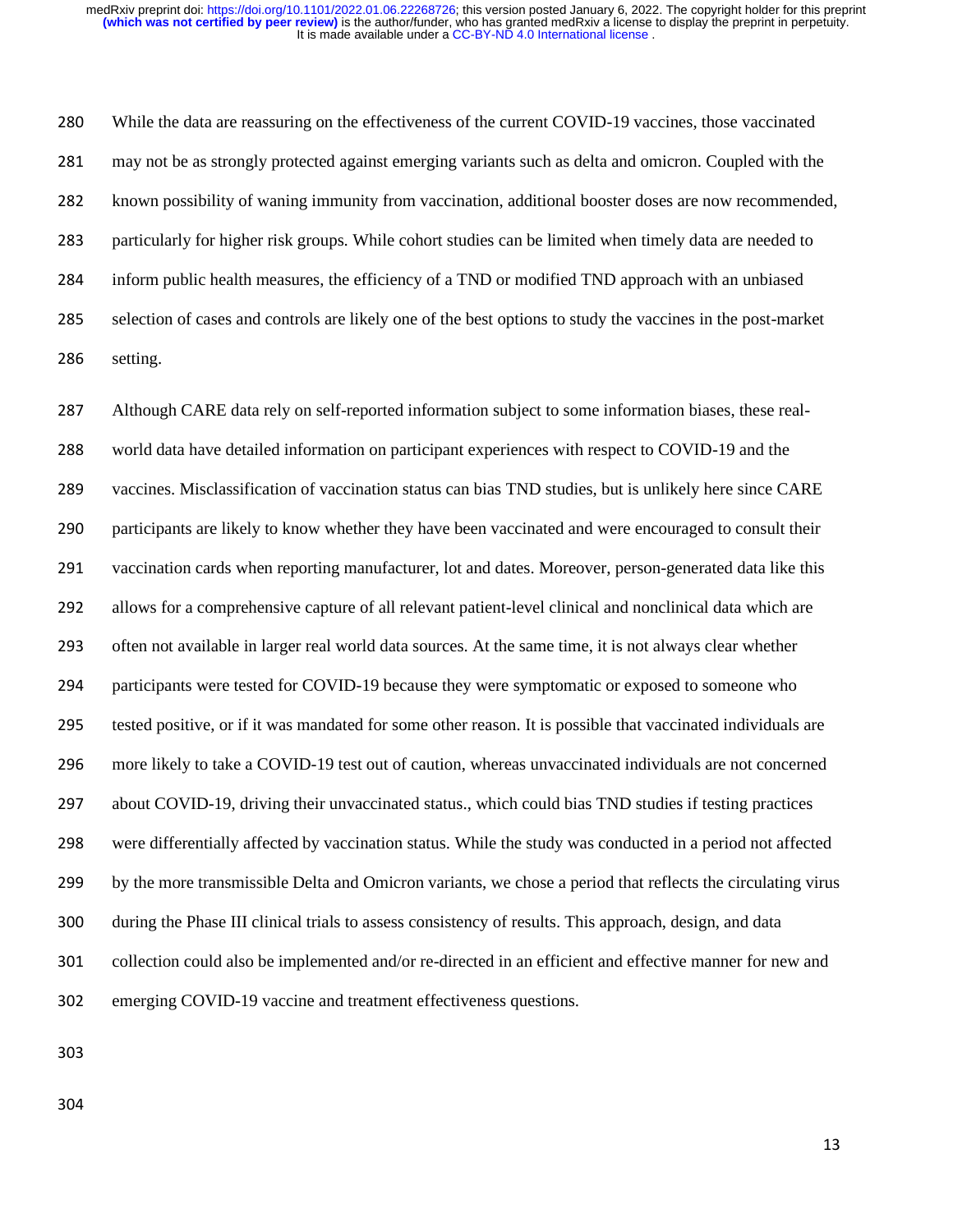# **Ethics approval and informed consent**

- This study was approved by Institutional Review Board and registered at Clinicaltrials.gov
- NCT04368065 and EU PAS register EUPAS36240. All participants provided informed consent online.

# **Consent for publication**

Consent for publication of research finding was provided online.

### **Data availability**

Due to data privacy and security regulations the researchers are not able to share participant level data.

# **Funding**

- This work was supported in part by a contract with the US Food and Drug Administration. The bulk of
- the funding was provided by IQVIA.

# **Conflict of interests**

- The authors declare that they have no known competing financial interests or personal relationships that
- could have appeared to influence the work reported in this paper.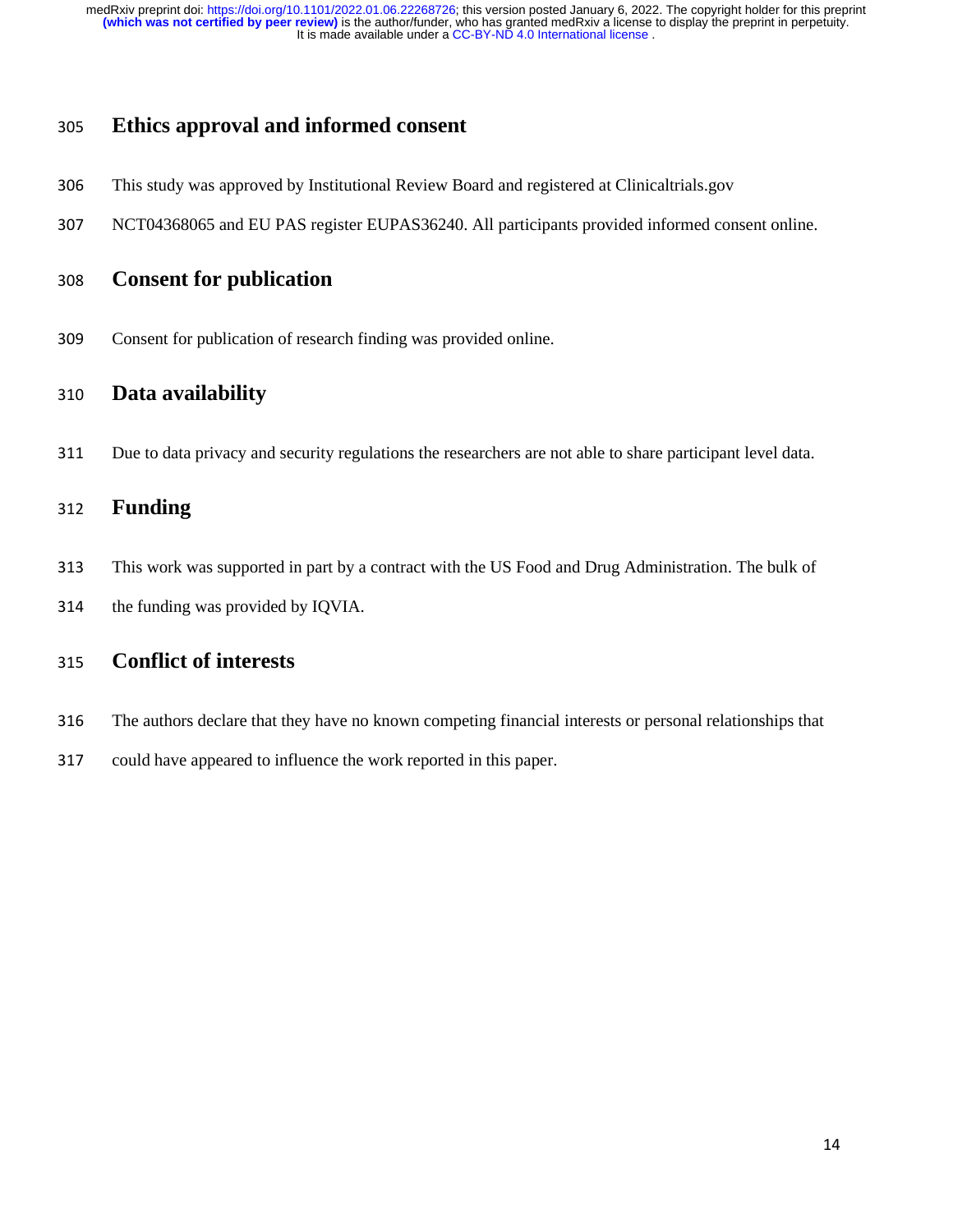## 318 **Table one: Access proxy defined as matrix of availability and vaccine administration rate**

|                                                     | <b>High Vaccination Rate (Admin per 100k on</b><br>$6/1^*$                                   | Low Vaccination Rate (Admin per 100k on<br>$6/1^*$                                   |
|-----------------------------------------------------|----------------------------------------------------------------------------------------------|--------------------------------------------------------------------------------------|
| <b>Early Availability</b><br>$(March 10 - April 2)$ | CT, NH, CO, MN, IL, OH, AZ, MT, UT, ND,<br><b>KS</b><br>(>79,938)<br>Count: $11$             | TX, IN, OK, WV, SC, GA, AR, WY, LA, AL,<br>MS<br>(<79.938)<br>Count: $11$            |
| <b>Late Availability</b><br>$(April 5 - April 19)$  | VT, MA, HI, DC, ME, RI, NM, NJ, MD, NY,<br>WA, PA, VA, CA, DE<br>( > 96, 910)<br>Count: $15$ | OR, WI, IA, NE, SD, FL, MI, AK, KY, NV,<br>NC, MO, TN, ID<br>(< 96.910)<br>Count: 14 |

319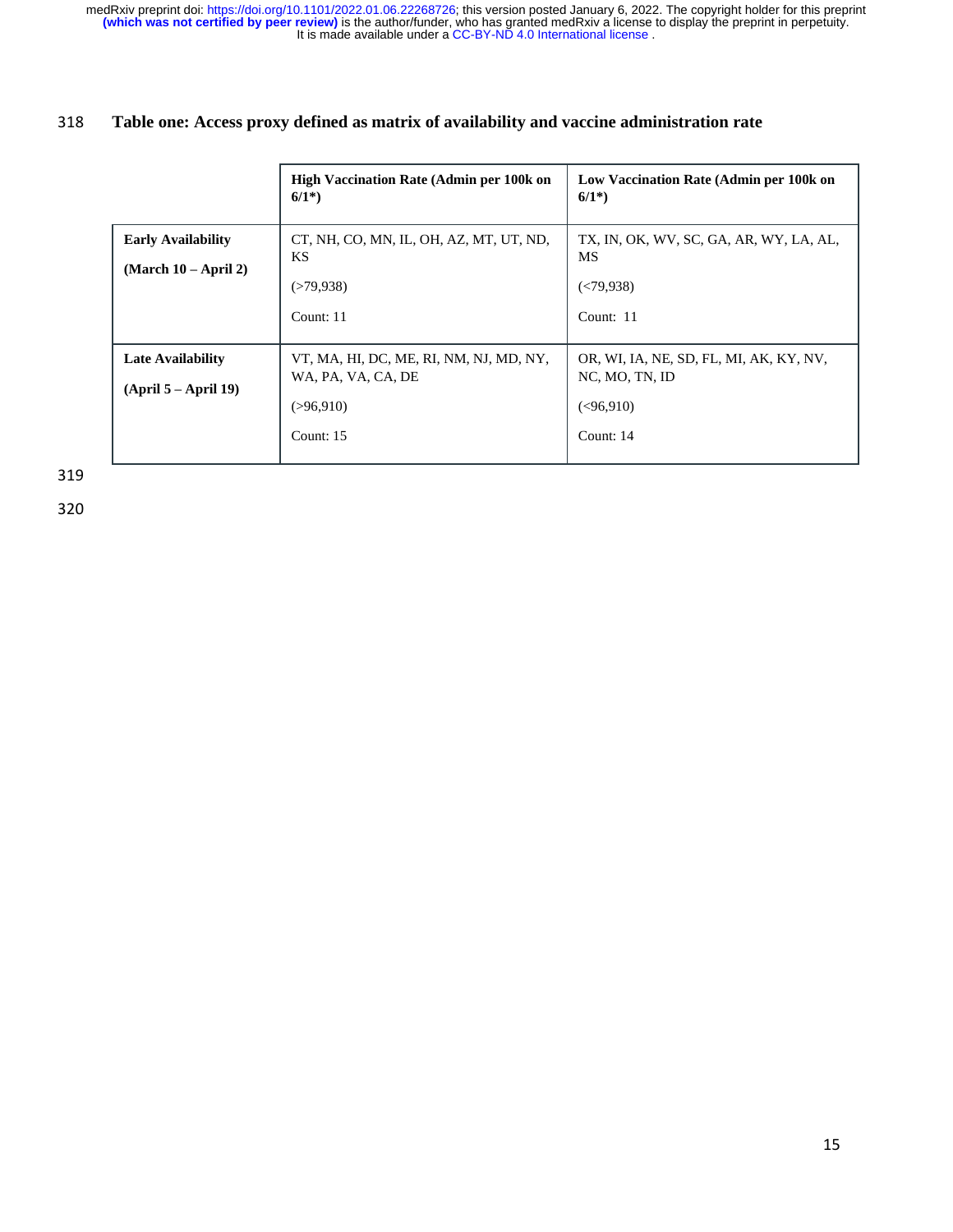# 321 **Table two. Participant characteristics**

|                           | <b>Cases</b><br><b>COVID-19</b> test positive<br>$N = 695$ | <b>Controls</b><br><b>COVID-19</b> test negative<br>$N=1786$ | <b>Cases</b><br>COVID-19 test<br>positive with >1<br>moderate to severe COVID<br>symptoms<br>$N = 165$ | <b>Controls</b><br>COVID-19 test positive with <1<br>moderate to severe COVID<br>symptoms & COVID-19<br>test negative<br>$N = 2316$ | <b>Total</b><br>$N = 2481$ |
|---------------------------|------------------------------------------------------------|--------------------------------------------------------------|--------------------------------------------------------------------------------------------------------|-------------------------------------------------------------------------------------------------------------------------------------|----------------------------|
| Vaccination Status (N)    | 695                                                        | 1786                                                         | 165                                                                                                    | 2316                                                                                                                                | 2481                       |
| <b>Fully Vaccinated</b>   | 76(10.9)                                                   | 1135 (63.6)                                                  | 42(25.5)                                                                                               | 1199 (51.8)                                                                                                                         | 1211 (48.8)                |
| Partially Vaccinated      | 48(6.9)                                                    | 306(17.1)                                                    | 15(9.1)                                                                                                | 348 (15.0)                                                                                                                          | 354(14.3)                  |
| Unvaccinated              | 571 (82.2)                                                 | 345 (19.3)                                                   | 108(65.5)                                                                                              | 769 (33.2)                                                                                                                          | 916(36.9)                  |
|                           |                                                            |                                                              |                                                                                                        |                                                                                                                                     |                            |
| Number of Moderate/Severe |                                                            |                                                              |                                                                                                        |                                                                                                                                     |                            |
| Symptoms                  |                                                            |                                                              |                                                                                                        |                                                                                                                                     |                            |
| None                      | 431(62.0)                                                  | 1559 (87.3)                                                  | 0(0)                                                                                                   | 1991 (85.9)                                                                                                                         | 1990 (80.2)                |
| One                       | 87 (12.5)                                                  | 67(3.75)                                                     | 54 (32.7)                                                                                              | 99 (4.3)                                                                                                                            | 154(6.2)                   |
| Two or more               | 177(25.5)                                                  | 160(8.9)                                                     | 111(67.3)                                                                                              | 226(9.8)                                                                                                                            | 337 (13.6)                 |
| Age in years $(N)$        | 695                                                        | 1786                                                         | 165                                                                                                    | 2316                                                                                                                                | 2481                       |
| Mean (SD)                 | 46.7(15.3)                                                 | 46.3 $(15.0)$                                                | 46.7(15.2)                                                                                             | 46.3(15.1)                                                                                                                          | 46.4(15.1)                 |
| Median [IQR]              | $46(34-60)$                                                | $45(34-59)$                                                  | $46(34-59)$                                                                                            | $45(34-59)$                                                                                                                         | $45(34-59)$                |
| Age Group (years)         | 695                                                        | 1786                                                         | 19(11.5)                                                                                               | 322 (13.9)                                                                                                                          | 2481                       |
| 18-29                     | 93 (13.4)                                                  | 248 (13.9)                                                   | 35(21.2)                                                                                               | 573 (24.7)                                                                                                                          | 341 (13.74)                |
| 30-39                     | 164(23.6)                                                  | 444 (24.8)                                                   | 27(16.4)                                                                                               | 433 (18.7)                                                                                                                          | 608 (24.5)                 |
| 40-49                     | 123(17.7)                                                  | 337 (18.9)                                                   | 45(27.3)                                                                                               | 416(17.9)                                                                                                                           | 460(18.5)                  |
| 50-59                     | 139(20.0)                                                  | 322(18.0)                                                    | 39(23.6)                                                                                               | 572 (24.7)                                                                                                                          | 461(18.6)                  |
| $>= 60$                   | 176(25.3)                                                  | 435 (24.4)                                                   | 19(11.5)                                                                                               | 322 (13.9)                                                                                                                          | 611(24.6)                  |
|                           |                                                            |                                                              |                                                                                                        |                                                                                                                                     |                            |
| Gender                    | 695                                                        | 1786                                                         | 165                                                                                                    | 2316                                                                                                                                | 2481                       |
| Female                    | 561 (80.7)                                                 | 1495 (83.7)                                                  | 135 (81.8)                                                                                             | 1921 (82.9)                                                                                                                         | 2056 (82.8)                |
| Male                      | 118(16.9)                                                  | 244 (13.7)                                                   | 25(15.2)                                                                                               | 337 (14.6)                                                                                                                          | 362(14.6)                  |
| Transgender               | 7(1.0)                                                     | 26(1.5)                                                      | 2(1.2)                                                                                                 | 31(1.3)                                                                                                                             | 33(1.3)                    |
| Other                     | 9(1.3)                                                     | 20(1.5)                                                      | 3(1.8)                                                                                                 | 26(1.1)                                                                                                                             | 29(1.2)                    |
| Not Disclosed             | 0(0)                                                       | 1(0.1)                                                       | 0(0)                                                                                                   | 1(0.04)                                                                                                                             | 1(0.04)                    |
| Education                 | 695                                                        | 1784                                                         | 165                                                                                                    | 2314                                                                                                                                | 2479                       |
| Some college or less      | 330 (47.5)                                                 | 614 (34.4)                                                   | 88 (53.3)                                                                                              | 856 (37.0)                                                                                                                          | 944 (38.1)                 |
| 4-yr college degree       | 157(22.6)                                                  | 491 (27.5)                                                   | 36(21.8)                                                                                               | 612(26.4)                                                                                                                           | 648(26.1)                  |
| >4yr college degree       | 208(29.9)                                                  | 679 (38.1)                                                   | 41 (24.9)                                                                                              | 846 (36.5)                                                                                                                          | 887 (35.8)                 |
| Race                      | 692                                                        | 1783                                                         | 1(0.6)                                                                                                 | 53 $(2.3)$                                                                                                                          | 2481                       |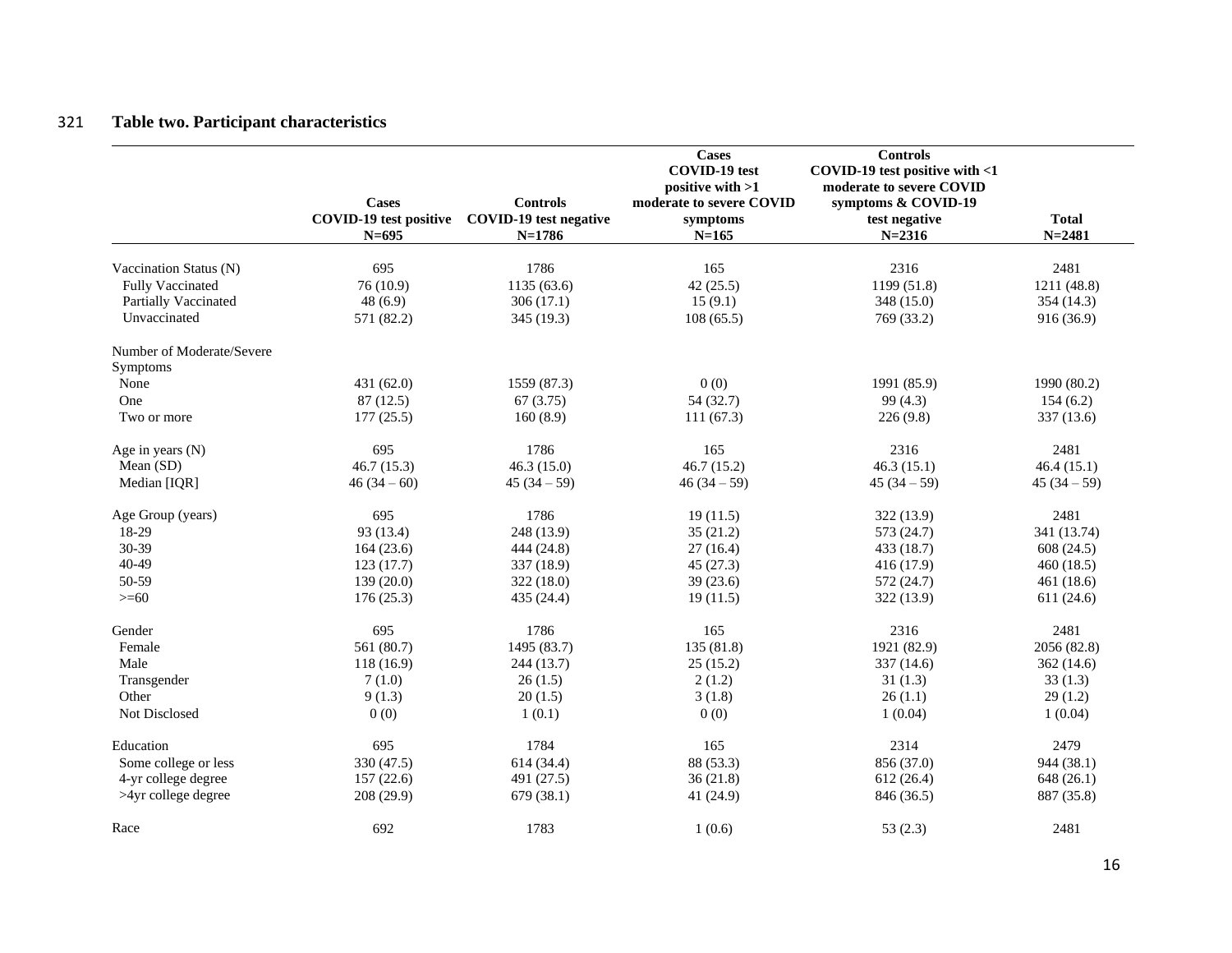|                                  | <b>Cases</b><br><b>COVID-19</b> test positive<br>$N = 695$ | <b>Controls</b><br>COVID-19 test negative<br>$N=1786$ | <b>Cases</b><br><b>COVID-19</b> test<br>positive with $>1$<br>moderate to severe COVID<br>symptoms<br>$N = 165$ | <b>Controls</b><br>COVID-19 test positive with $<$ 1<br>moderate to severe COVID<br>symptoms & COVID-19<br>test negative<br>$N = 2316$ | <b>Total</b><br>$N = 2481$ |
|----------------------------------|------------------------------------------------------------|-------------------------------------------------------|-----------------------------------------------------------------------------------------------------------------|----------------------------------------------------------------------------------------------------------------------------------------|----------------------------|
| Asian                            | 5(0.7)                                                     | 49(2.8)                                               | 2(1.2)                                                                                                          | 81(3.5)                                                                                                                                | 54(2.2)                    |
| <b>Black or African American</b> | 24(3.5)                                                    | 59(3.3)                                               | 143 (86.7)                                                                                                      | 2013 (86.9)                                                                                                                            | 83 (3.4)                   |
| White                            | 619(89.5)                                                  | 1537 (86.2)                                           | 18(10.9)                                                                                                        | 164(7.1)                                                                                                                               | 2156 (87.1)                |
| Other**                          | 44(6.4)                                                    | 138(7.7)                                              | 1(0.6)                                                                                                          | 5(0.2)                                                                                                                                 | 182(7.4)                   |
| Ethnicity                        |                                                            |                                                       |                                                                                                                 |                                                                                                                                        |                            |
| Hispanic or Latino               | 73 (10.6)                                                  | 154(8.7)                                              | 14(8.5)                                                                                                         | 213(9.2)                                                                                                                               | 227(9.2)                   |
| <b>Medical Conditions</b>        |                                                            |                                                       |                                                                                                                 |                                                                                                                                        |                            |
| Anxiety                          | 289(41.5)                                                  | 666 (37.3)                                            | 84 (50.9)                                                                                                       | 871 (37.6)                                                                                                                             | 955 (38.5)                 |
| Autoimmune disease               | 90(13.0)                                                   | 214 (11.9)                                            | 27(16.3)                                                                                                        | 277 (11.9)                                                                                                                             | 304(12.3)                  |
| Blood disorder                   | 30(4.3)                                                    | 36(2.0)                                               | 54(2.3)                                                                                                         | 12(7.3)                                                                                                                                | 66(2.7)                    |
| Cardiovascular disease           | 39(5.6)                                                    | 100(5.6)                                              | 14(8.5)                                                                                                         | 125(5.4)                                                                                                                               | 139(5.6)                   |
| Depression                       | 239 (34.4)                                                 | 567 (31.8)                                            | 69(41.8)                                                                                                        | 737 (31.8)                                                                                                                             | 806 (32.5)                 |
| <b>Diabetes</b>                  | 65(9.4)                                                    | 151(8.5)                                              | 15(9.1)                                                                                                         | 201(8.7)                                                                                                                               | 216(8.7)                   |
| Hypertension                     | 158(22.7)                                                  | 402(22.5)                                             | 40(24.2)                                                                                                        | 520 (22.5)                                                                                                                             | 560 (22.6)                 |
| Insomnia or trouble sleeping     | 225 (32.4)                                                 | 515 (28.8)                                            | 72 (43.6)                                                                                                       | 668 (28.8)                                                                                                                             | 740 (29.8)                 |
| Kidney disease                   | 21(3.02)                                                   | 53 $(3.0)$                                            | 6(3.6)                                                                                                          | 68 (2.9)                                                                                                                               | 74(3.0)                    |
| Lung disease                     | 63 (9.06)                                                  | 204(11.4)                                             | 21(12.7)                                                                                                        | 246(10.6)                                                                                                                              | 267(10.7)                  |
| Organ transplant                 | 2(0.3)                                                     | 3(0.2)                                                | 1(0.6)                                                                                                          | 4(0.2)                                                                                                                                 | 5(0.2)                     |
| On Treatment for Cancer?         | 692                                                        | 1777                                                  |                                                                                                                 |                                                                                                                                        | 2469                       |
| Yes                              | 10(1.5)                                                    | 22(1.2)                                               | 5(3.0)                                                                                                          | 27(1.2)                                                                                                                                | 32(1.3)                    |

322

\* The race category of other includes: 13 American Indians or Alaskans, 3 Hawaiian or Pacific Islander, 77 who selected multiple races and 89 who selected 'other'.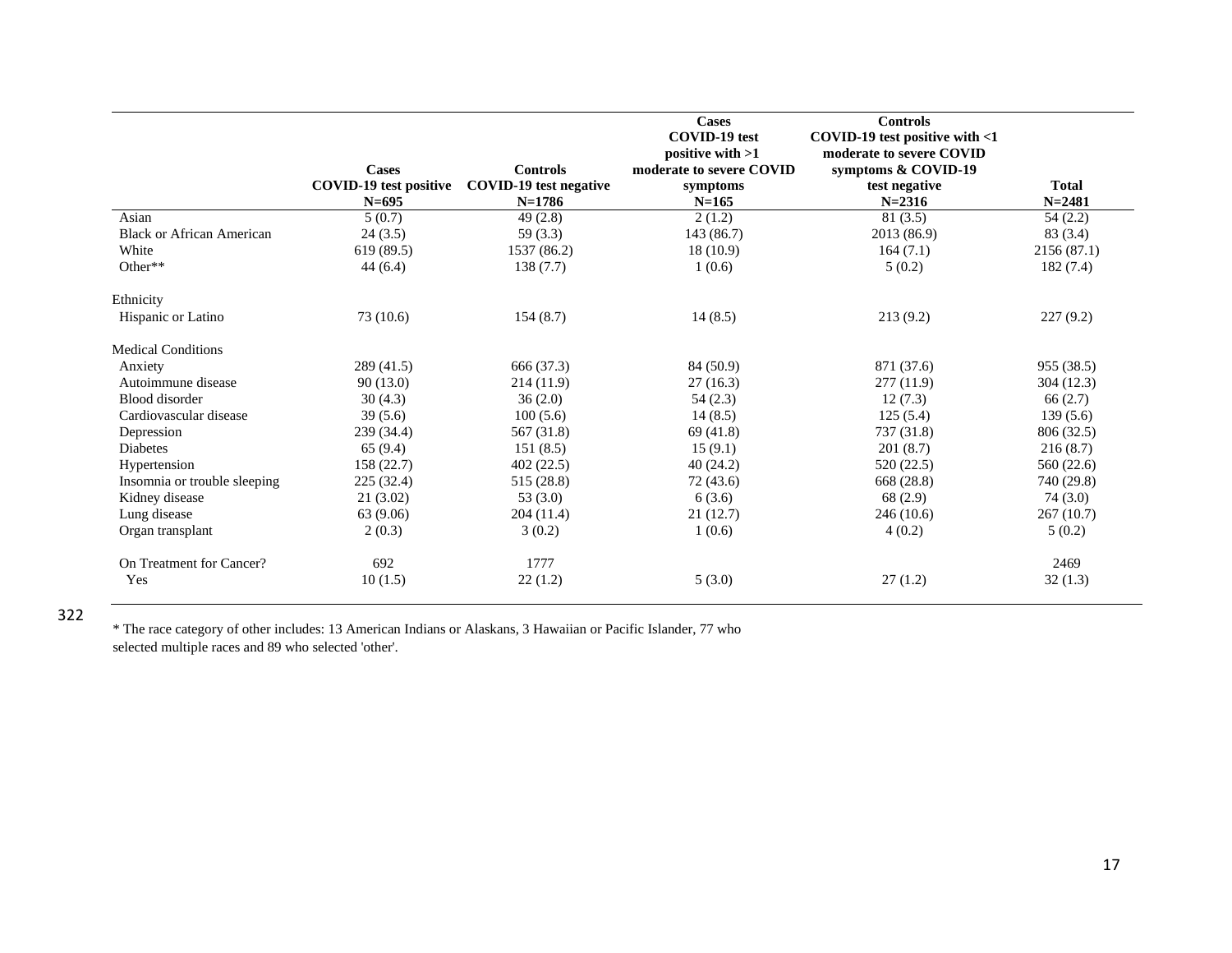|                                              | Odds of having a COVID-19 positive test | Odds of having a COVID-19 positive test<br>with $>= 1$ moderate/severe symptom)<br>Adjusted OR (95% CI) |  |  |
|----------------------------------------------|-----------------------------------------|---------------------------------------------------------------------------------------------------------|--|--|
| Covariates                                   | Adjusted OR (95% CI)                    |                                                                                                         |  |  |
| <b>Vaccination Status</b>                    |                                         |                                                                                                         |  |  |
| Unvaccinated                                 | (ref)                                   | (ref)                                                                                                   |  |  |
| Fully or Partially Vaccinated                | 0.05(0.04, 0.06)                        | 0.29(0.20, 0.40)                                                                                        |  |  |
| Anxiety                                      | 1.27(0.96, 1.69)                        | 1.46(0.97, 2.21)                                                                                        |  |  |
| Autoimmune Disorder                          | 1.22(0.86, 1.74)                        | 1.15(0.72, 1.85)                                                                                        |  |  |
| <b>Blood Disorder</b>                        | $3.01$ $(1.56, 5.83)$                   | 2.60(1.28, 5.28)                                                                                        |  |  |
| Cardiovascular Disorder                      | 0.89(0.53, 1.50)                        | 1.47(0.76, 2.81)                                                                                        |  |  |
| Depression                                   | 1.00(0.74, 1.33)                        | 1.07(0.71, 1.61)                                                                                        |  |  |
| <b>Diabetes</b>                              | 1.23(0.81, 1.86)                        | 0.87(0.48, 1.58)                                                                                        |  |  |
| Hypertension                                 | 0.89(0.66, 1.20)                        | 0.85(0.55, 1.32)                                                                                        |  |  |
| Insomnia or trouble sleeping                 | 1.09(0.84, 1.42)                        | 1.57(1.09, 2.25)                                                                                        |  |  |
| Kidney Disorder                              | 1.19(0.60, 2.36)                        | 0.95(0.38, 2.42)                                                                                        |  |  |
| Lung Disorder                                | 0.55(0.37, 0.81)                        | 0.90(0.54, 1.52)                                                                                        |  |  |
| Education                                    |                                         |                                                                                                         |  |  |
| Some college or less                         | (ref)                                   | (ref)                                                                                                   |  |  |
| 4 years of college                           | 0.73(0.55, 0.97)                        | 0.71(0.46, 1.08)                                                                                        |  |  |
| More than 4 years of college                 | 0.97(0.74, 1.27)                        | 0.68(0.45, 1.02)                                                                                        |  |  |
| Race                                         |                                         |                                                                                                         |  |  |
| Other                                        | (ref)                                   | (ref)                                                                                                   |  |  |
| White                                        | 2.33(1.64, 3.32)                        | 1.09(0.65, 1.82)                                                                                        |  |  |
| Age (per 1 year increment)                   | 1.00(0.99, 1.01)                        | 1.01(0.99, 1.02)                                                                                        |  |  |
| Gender                                       |                                         |                                                                                                         |  |  |
| Female                                       | (ref)                                   | (ref)                                                                                                   |  |  |
| Male                                         | 1.50(1.10, 2.06)                        | 1.26(0.79, 2.01)                                                                                        |  |  |
| Other                                        | 1.35(0.63, 2.91)                        | 1.29(0.48, 3.47)                                                                                        |  |  |
| Ethnicity (Hispanic Latino vs. Not)          |                                         |                                                                                                         |  |  |
| Not Hispanic                                 | (ref)                                   | (ref)                                                                                                   |  |  |
| Hispanic                                     | 0.99(0.68, 1.46)                        | 0.84(0.45, 1.54)                                                                                        |  |  |
| Vaccination Access (Proxy)                   |                                         |                                                                                                         |  |  |
| Early availability, high<br>vaccination rate | (ref)                                   | (ref)                                                                                                   |  |  |
| Early availability, low vaccination<br>rate  | 0.87(0.60, 1.26)                        | 1.24(0.74, 2.09)                                                                                        |  |  |
| Late availability, high vaccination<br>rate  | 0.63(0.46, 0.86)                        | 0.72(0.44, 1.16)                                                                                        |  |  |
| Late availability, low vaccination<br>rate   | 1.15(0.83, 1.60)                        | 1.26(0.79, 2.02)                                                                                        |  |  |

## 323 **Table three. Multivariate model for vaccine effectiveness at preventing cases of COVID-19**

324 Note: If a referent category is not listed, then the comparison is Yes vs. No (referent group).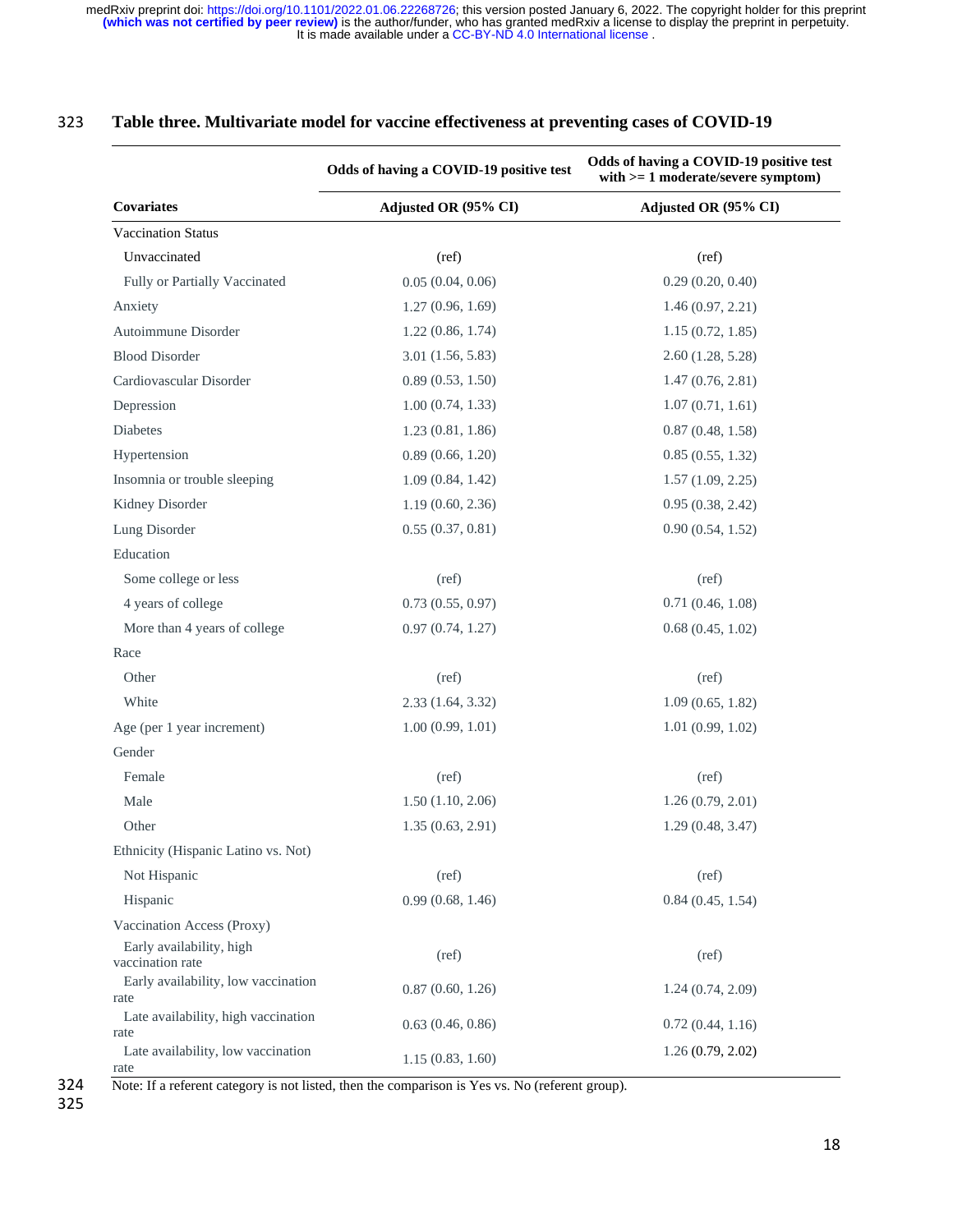### 326 **Table four. Test negative analysis (odds of a positive COVID-19 test or a positive COVID-19 test**

### 327 **and at least one moderate to severe symptom by vaccination status**

| Test negative analysis based on COVID-19 test results                                                             | Vaccination<br><b>Status</b>          | <b>Cases</b><br>COVID-19<br>test positive                                                           | <b>Controls</b><br>COVID-19<br>test negative                                                                                       | OR (95% CI)      | aOR (95% CI)     |
|-------------------------------------------------------------------------------------------------------------------|---------------------------------------|-----------------------------------------------------------------------------------------------------|------------------------------------------------------------------------------------------------------------------------------------|------------------|------------------|
|                                                                                                                   | <b>Fully</b><br><b>Vaccinated</b>     | 76                                                                                                  | 1135                                                                                                                               | 0.04(0.03, 0.05) |                  |
|                                                                                                                   | Unvaccinated                          | 571                                                                                                 | 345                                                                                                                                |                  | 0.03(0.03, 0.05) |
| one moderate to severe symptom<br>Test negative analysis based on COVID-19 test results<br>and requiring at least | <b>Partially</b><br><b>Vaccinated</b> | 48                                                                                                  | 306                                                                                                                                | 0.10(0.07, 0.13) | 0.08(0.06, 0.12) |
|                                                                                                                   | <b>Unvaccinated</b>                   | 571                                                                                                 | 345                                                                                                                                |                  |                  |
|                                                                                                                   | <b>Vaccination</b><br><b>Status</b>   | <b>Cases</b><br><b>COVID-19</b> test<br>positive with >1<br>moderate to<br>severe COVID<br>symptoms | <b>Controls</b><br><b>COVID-19</b> test<br>positive with <1<br>moderate to severe<br>COVID symptoms &<br>COVID-19<br>test negative | OR (95% CI)      | aOR (95% CI)     |
|                                                                                                                   | <b>Fully</b><br>vaccinated            | 42                                                                                                  | 1199                                                                                                                               | 0.25(0.17, 0.36) |                  |
|                                                                                                                   | Unvaccinated                          | 108                                                                                                 | 769                                                                                                                                |                  | 0.28(0.19, 0.41) |
|                                                                                                                   | <b>Partially</b><br>vaccinated        | 15                                                                                                  | 348                                                                                                                                | 0.31(0.18, 0.53) | 0.29(0.16, 0.53) |
|                                                                                                                   | Unvaccinated                          | 108                                                                                                 | 769                                                                                                                                |                  |                  |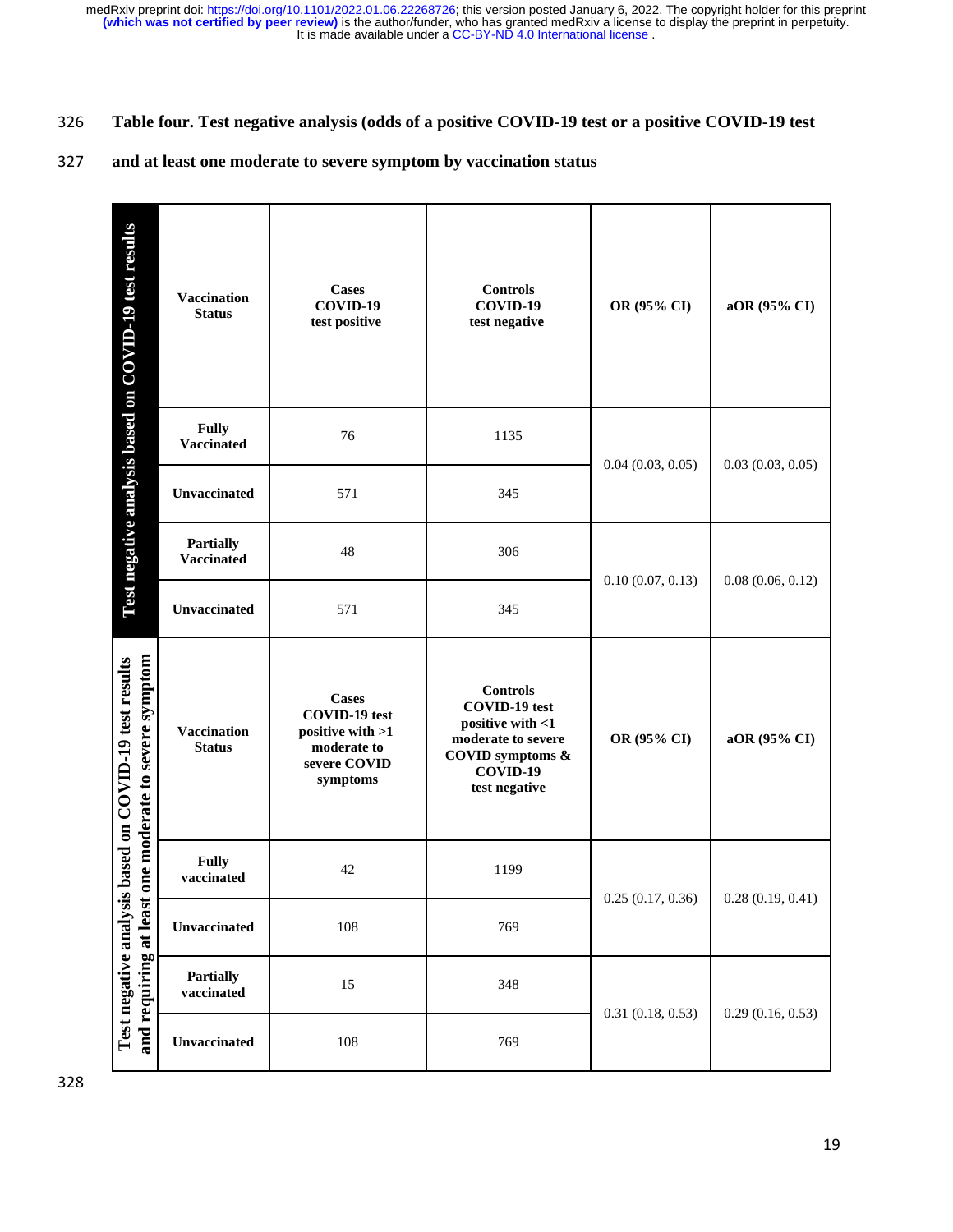### 329 **Table five. Vaccine effectiveness at preventing cases of COVID-19 by vaccine manufacturer and**

### 330 **vaccination status for both test negative analysis results**

|                                                                                                                      | Manufacturer   | <b>Vaccination Status</b>                      | <b>Cases</b><br>COVID-19<br>test positive                                                                  | <b>Controls</b><br>COVID-19<br>test negative                                                                                                | OR (95% CI)         | aOR (95% CI)        |
|----------------------------------------------------------------------------------------------------------------------|----------------|------------------------------------------------|------------------------------------------------------------------------------------------------------------|---------------------------------------------------------------------------------------------------------------------------------------------|---------------------|---------------------|
| Test negative analysis based on COVID-19 test<br>results                                                             | <b>Pfizer</b>  | <b>Fully or Partially</b><br>Vaccinated        | 80                                                                                                         | 732                                                                                                                                         | 0.06(0.05,<br>0.09) | 0.06(0.04,<br>0.07) |
|                                                                                                                      |                | Unvaccinated                                   | 571                                                                                                        | 345                                                                                                                                         |                     |                     |
|                                                                                                                      | Moderna        | <b>Fully or Partially</b><br><b>Vaccinated</b> | 37                                                                                                         | 611                                                                                                                                         | 0.04(0.03, 0.05)    |                     |
|                                                                                                                      |                | Unvaccinated                                   | 571                                                                                                        | 345                                                                                                                                         |                     | 0.03(0.02, 0.04)    |
|                                                                                                                      | <b>Janssen</b> | <b>Fully or Partially</b><br><b>Vaccinated</b> | $\overline{7}$                                                                                             | 93                                                                                                                                          | 0.05(0.02, 0.09)    | 0.04(0.02, 0.09)    |
|                                                                                                                      |                | Unvaccinated                                   | 571                                                                                                        | 345                                                                                                                                         |                     |                     |
| at least one moderate to severe symptom<br>analysis based on COVID-19 test results<br>Test negative<br>and requiring | Manufacturer   | <b>Vaccination Status</b>                      | <b>Cases</b><br>COVID-19<br>test<br>positive with<br>>1<br>moderate to<br>severe COVI<br><b>D</b> symptoms | <b>Controls</b><br>COVID-19<br>test<br>positive with<br><1 moderate<br>to severe<br><b>COVID</b><br>symptoms &<br>COVID-19<br>test negative | OR (95% CI)         | aOR (95% CI)        |
|                                                                                                                      | <b>Pfizer</b>  | <b>Fully or Partially</b><br><b>Vaccinated</b> | 30                                                                                                         | 620                                                                                                                                         | 0.35(0.23,<br>0.52) | 0.38(0.24,<br>0.58) |
|                                                                                                                      |                | Unvaccinated                                   | 108                                                                                                        | 769                                                                                                                                         |                     |                     |
|                                                                                                                      | Moderna        | <b>Fully or Partially</b><br><b>Vaccinated</b> | 9                                                                                                          | 495                                                                                                                                         | 0.13(0.07, 0.26)    | 0.14(0.07, 0.28)    |
|                                                                                                                      |                | Unvaccinated                                   | 108                                                                                                        | 769                                                                                                                                         |                     |                     |
|                                                                                                                      |                | <b>Fully or Partially</b><br><b>Vaccinated</b> | 3                                                                                                          | 83                                                                                                                                          | 0.26(0.08, 0.83)    | 0.35(0.11, 1.15)    |
|                                                                                                                      | <b>Janssen</b> |                                                |                                                                                                            |                                                                                                                                             |                     |                     |

331

332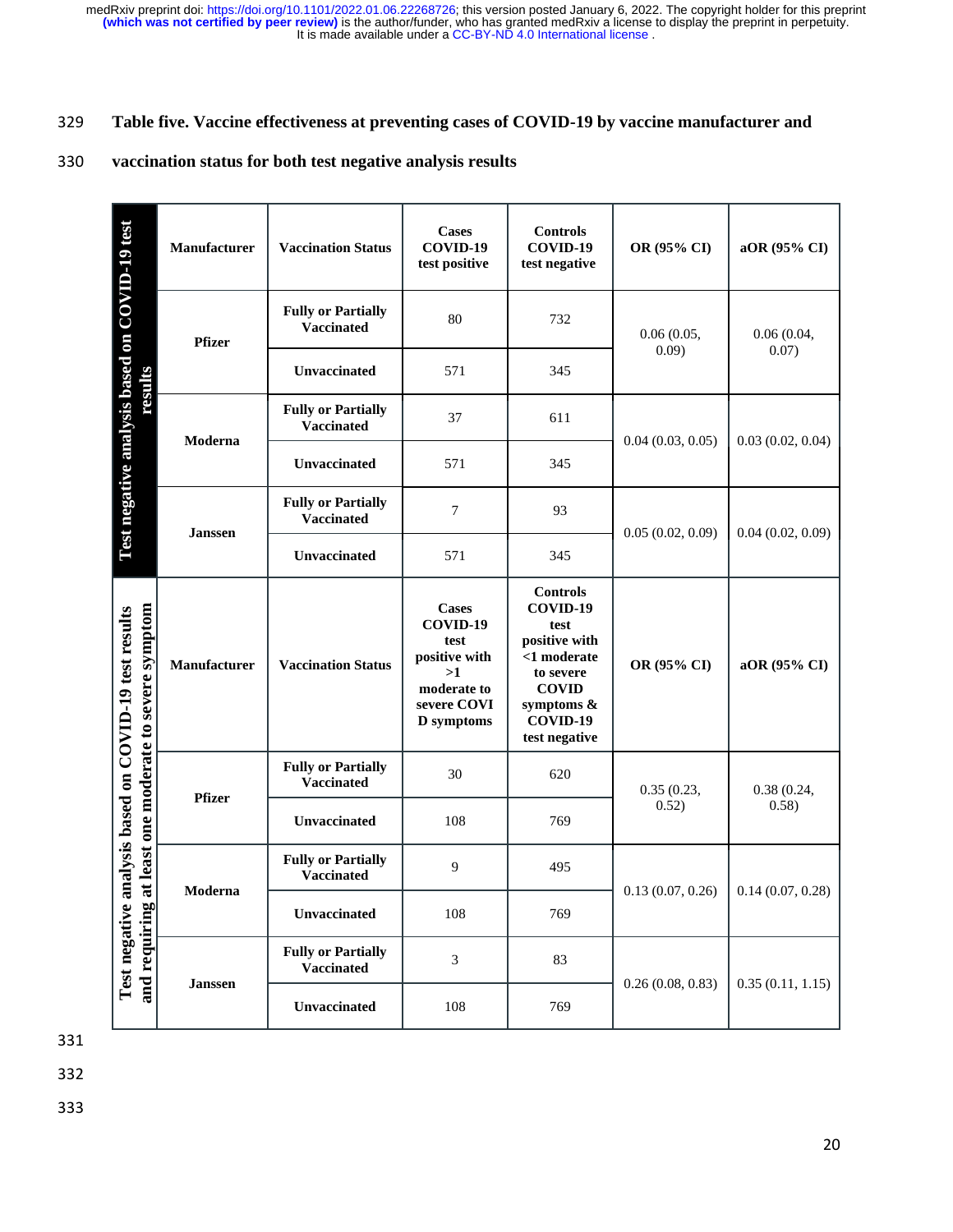## **Figure one. Vaccination status determination at time of COVID-19 testing for single dose and two**

### **dose vaccines**

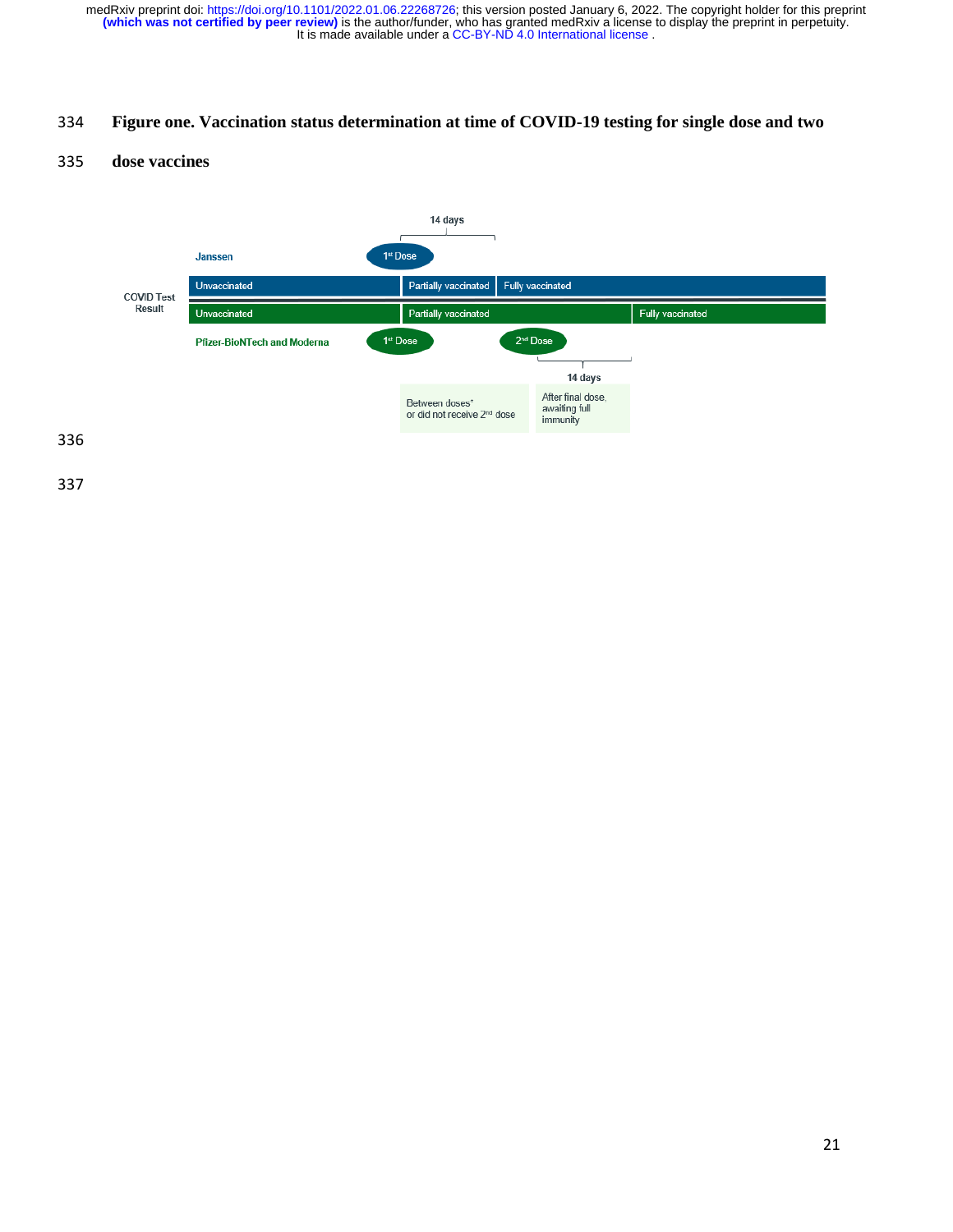- **Figure two. Vaccine effectiveness of preventing cases of COVID-19 among those with at least one**
- **vaccination vs unvaccinated, overall and by manufacturer (primary analysis based on COVID-19**
- **test results)**

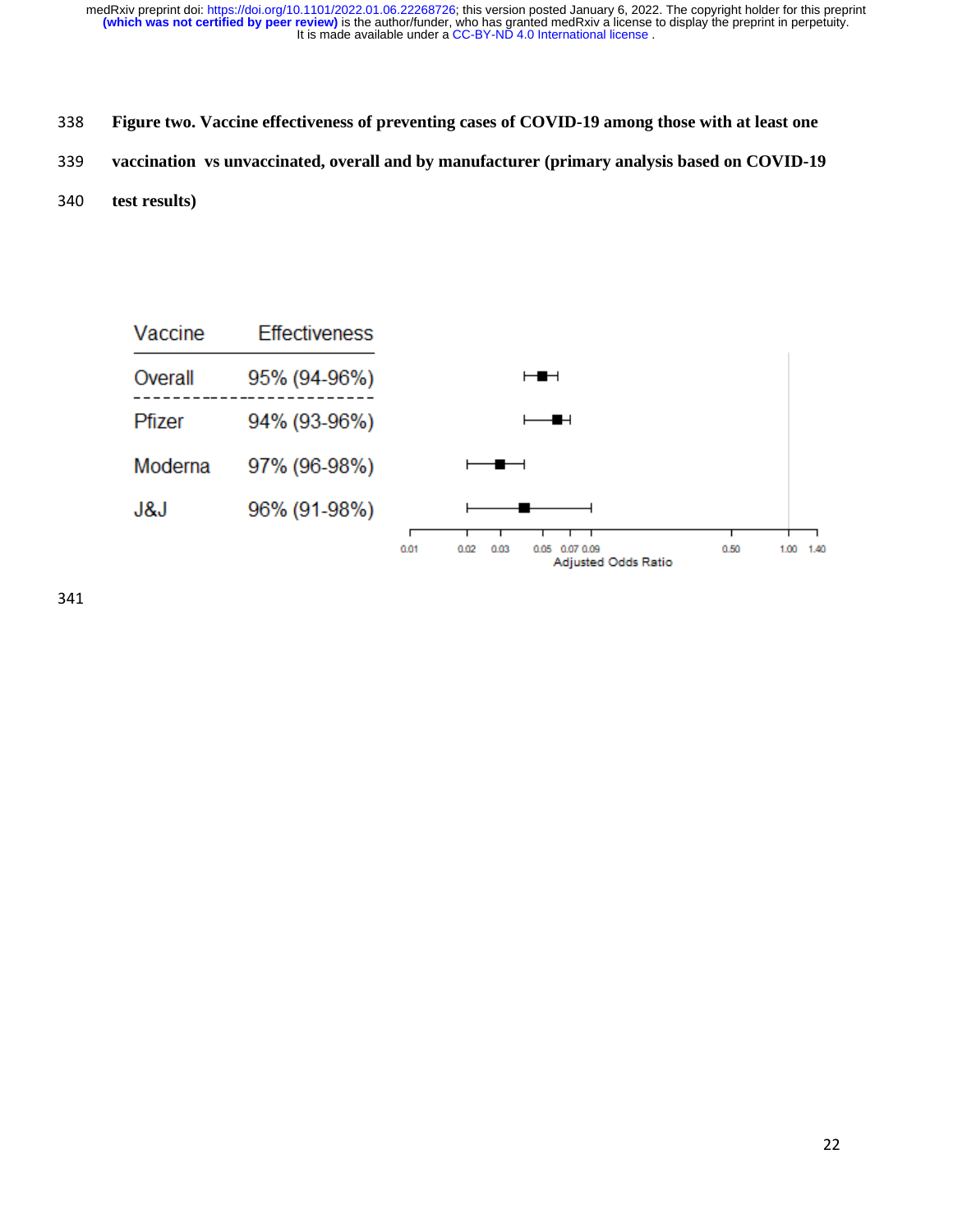- **Figure three. Vaccine effectiveness of preventing cases of COVID-19 among those with at least one**
- **vaccination vs unvaccinated, overall and by manufacturer (secondary analysis based on test results**
- **and requiring at least one moderate to severe symptom)**



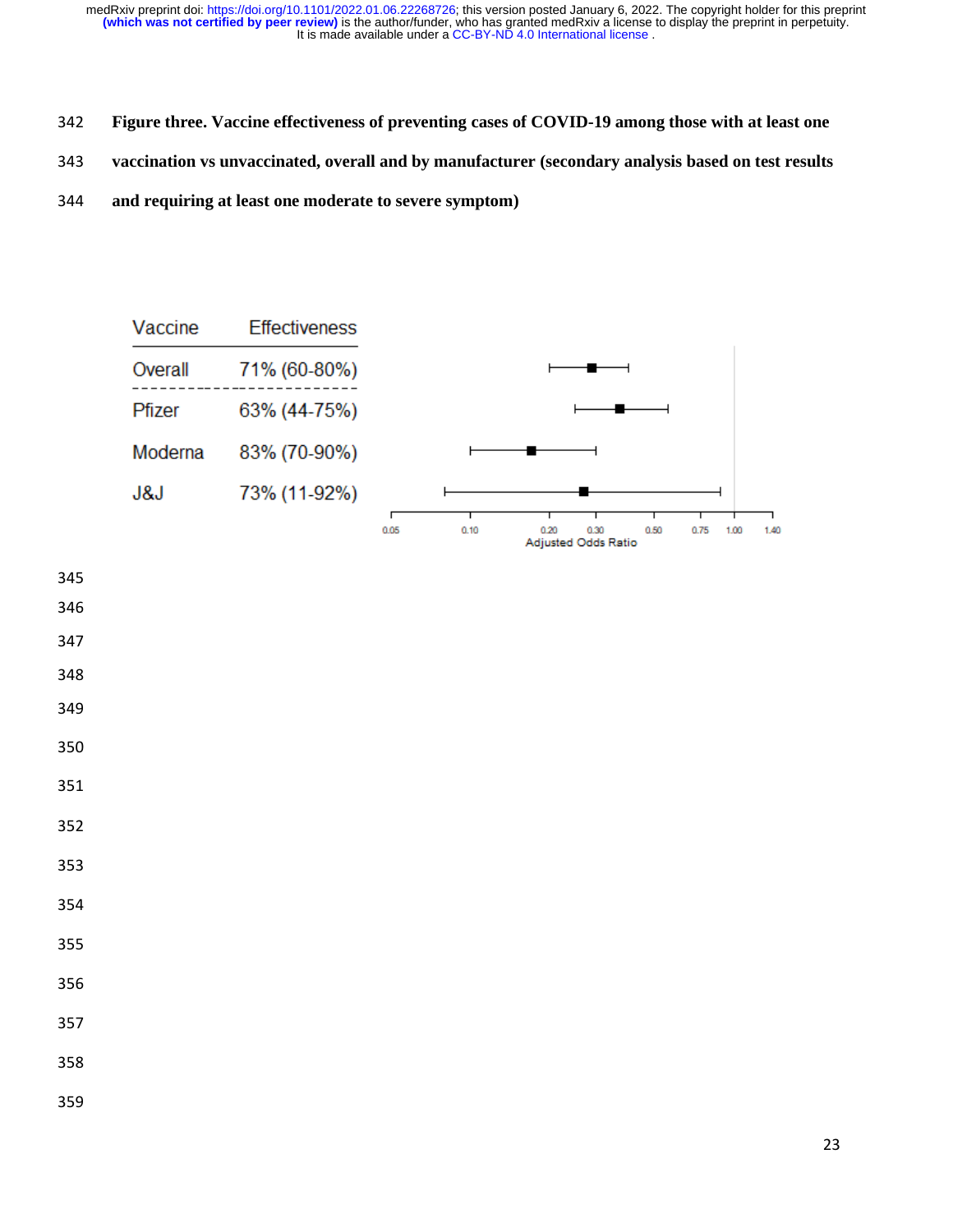## **References**

- (1) **Baden LR, et al.** Efficacy and Safety of the mRNA-1273 SARS-CoV-2 Vaccine. *N Engl J Med* 2021; **384**(5): 403-416.
- (2) **Polack FP, et al.** Safety and Efficacy of the BNT162b2 mRNA Covid-19 Vaccine. *N Engl J Med* 2020; **383**(27): 2603-2615.
- (3) **Sadoff J, et al.** Safety and Efficacy of Single-Dose Ad26.COV2.S Vaccine against Covid-19. *N Engl J Med* 2021; **384**(23): 2187-2201.
- (4) **Patel MM, Jackson ML, Ferdinands J.** Postlicensure Evaluation of COVID-19 Vaccines. *JAMA* 2020; **324**(19): 1939-1940.
- (5) **Chua H, et al.** The Use of Test-negative Controls to Monitor Vaccine Effectiveness: A Systematic Review of Methodology. *Epidemiology* 2020; **31**(1): 43-64.
- (6) **Dean NE, Hogan JW, Schnitzer ME.** Covid-19 Vaccine Effectiveness and the Test-Negative Design. *N Engl J Med* 2021; **385**(15): 1431-1433.
- (7) **Organization WH**. Evaluation of COVID-19 vaccine effectiveness: interim guidance, 17 March 2021: World Health Organization; 2021.
- (8) **Organization WH**. Estimating COVID-19 vaccine effectiveness against severe acute respiratory
- infections (SARI) hospitalisations associated with laboratory-confirmed SARS-CoV-2: an evaluation
- using the test-negative design: guidance document: World Health Organization. Regional Office for Europe; 2021.
- (9) **Feng S, et al.** Estimating Influenza Vaccine Effectiveness With the Test-Negative Design Using Alternative Control Groups: A Systematic Review and Meta-Analysis. *Am J Epidemiol* 2018; **187**(2): 389-397.
- (10) **Fukushima W, Hirota Y.** Basic principles of test-negative design in evaluating influenza vaccine effectiveness. *Vaccine* 2017; **35**(36): 4796-4800.
- (11) **Shi M, et al.** A comparison of the test-negative and the traditional case-control study designs for estimation of influenza vaccine effectiveness under nonrandom vaccination. *BMC Infect Dis* 2017; **17**(1): 757.
- (12) **Vasileiou E, et al.** Seasonal Influenza Vaccine Effectiveness in People With Asthma: A National Test-Negative Design Case-Control Study. *Clin Infect Dis* 2020; **71**(7): e94-e104.
- (13) **Lopez Bernal J, et al.** Effectiveness of the Pfizer-BioNTech and Oxford-AstraZeneca vaccines
- on covid-19 related symptoms, hospital admissions, and mortality in older adults in England: test negative case-control study. *BMJ* 2021; **373**: n1088.
- (14) **Chung H, et al.** Effectiveness of BNT162b2 and mRNA-1273 covid-19 vaccines against
- symptomatic SARS-CoV-2 infection and severe covid-19 outcomes in Ontario, Canada: test negative design study. *BMJ* 2021; **374**: n1943.
- (15) **Thompson MG, et al.** Effectiveness of Covid-19 Vaccines in Ambulatory and Inpatient Care Settings. *N Engl J Med* 2021; **385**(15): 1355-1371.
- (16) **Pilishvili T, et al.** Interim Estimates of Vaccine Effectiveness of Pfizer-BioNTech and Moderna
- COVID-19 Vaccines Among Health Care Personnel 33 U.S. Sites, January-March 2021. *MMWR Morb Mortal Wkly Rep* 2021; **70**(20): 753-758.
- (17) **Fowlkes A, et al.** Effectiveness of COVID-19 Vaccines in Preventing SARS-CoV-2 Infection Among Frontline Workers Before and During B.1.617.2 (Delta) Variant Predominance - Eight U.S.
- Locations, December 2020-August 2021. *MMWR Morb Mortal Wkly Rep* 2021; **70**(34): 1167-1169.
- (18) **Kow CS, Hasan SS.** Real-world effectiveness of BNT162b2 mRNA vaccine: a meta-analysis of large observational studies. *Inflammopharmacology* 2021; **29**(4): 1075-1090.
- (19) **Swift MD, et al.** Effectiveness of Messenger RNA Coronavirus Disease 2019 (COVID-19)
- Vaccines Against Severe Acute Respiratory Syndrome Coronavirus 2 (SARS-CoV-2) Infection in a
- Cohort of Healthcare Personnel. *Clin Infect Dis* 2021; **73**(6): e1376-e1379.